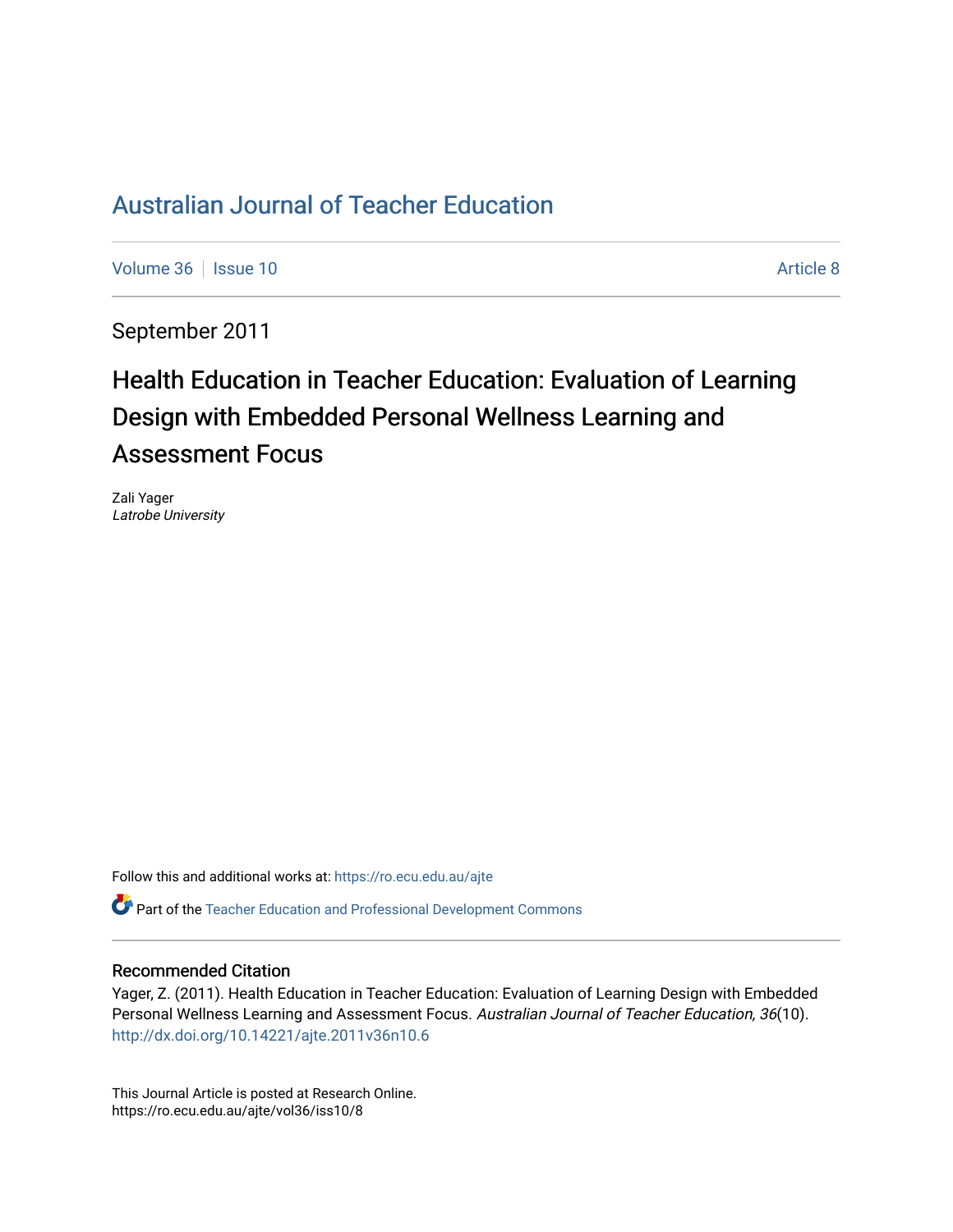# **Health Education in Teacher Education: Evaluation of Learning Design with Embedded Personal Wellness Learning and Assessment Focus**

Zali Yager Latrobe University Z.Yager@latrobe.edu.au

*Abstract: This paper describes the use of a personal and professional approach to pre-service teacher education that allows trainee teachers to focus on their own wellbeing as well as how they might improve the wellbeing of their future students. 'Concepts of Wellbeing' was taught to all Bachelor of Education students and included a wellness curriculum, Social and Emotional Learning, and embedded transformative assessment. Mixed methods evaluation research was used to determine student perceptions of the impact on their learning and wellbeing. The main themes that emerged were that assessment was transformative and seen as important to the student's learning; and that students' social connectedness was improved from the interactive nature of the experiential curriculum. This has additional benefits of facilitating student transition to both the academic and social aspects of university life.* 

### **Introduction and Literature Review**

Schools around the world have become major settings for the promotion of health and wellbeing. In Australia, classroom teachers are required to consider the development of children's physical, mental, social and emotional health as well as their academic development, particularly in the primary school setting (eg. Victorian Curriculum and Assessment Authority, 2009). However teachers are not provided with additional pre-service or professional learning opportunities to assist them in developing student wellbeing (St Leger, Kolbe, Lee, McCall, & Young, 2007). International researchers in the area of health promotion recognise the critical role of teachers in ensuring success in school based settings, but recommend additional teacher training (Jourdan, Samdal, Diagne, & Carvalho, 2008; Neumark-Sztainer, et al., 2006). Indeed, an international call for action entitled "Schools for health, education and development" has recommended this very investment in building the capabilities of teachers to implement health promotion in schools (Tang, et al., 2008). In the United Kingdom, teacher education in health education was identified as being highly important, and yet highly inadequate in the late 1990's (Walsh & Tilford, 1998). Recent research has demonstrated little change over the past ten years (Speller, et al., 2010). In Australia, pre-service (undergraduate) primary teacher education has had to adapt to increasing curricular demands and roles of teachers in relation to health. However some researchers criticise the pace of that change (Dyson, 2005) even in the area of Health and Physical Education [HPE] teacher preparation (MacDonald, Hunter, Carlson, & Penney, 2002). In most cases, very little health education is provided for generalist primary school teachers to prepare them for the difficult task of developing health and wellbeing in future generations (St Leger, et al., 2007).

While it is important to prepare teachers for their professional classroom responsibilities, pre-service and in-service teachers are not necessarily immune to physical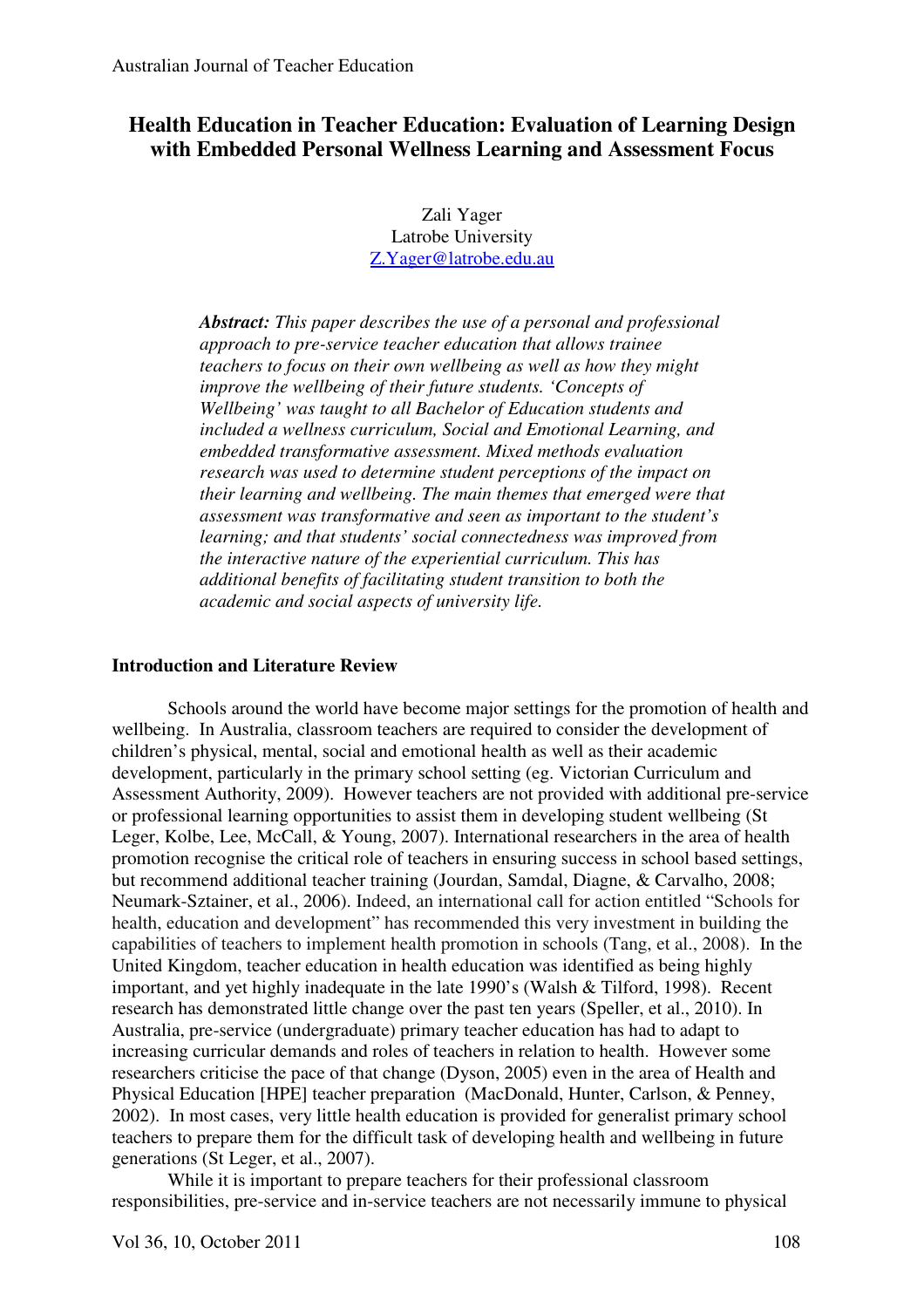and psychosocial health issues, and may engage in unhealthy behaviours themselves. There is little research specific to the health behaviours of pre-service teachers, however university students as a whole are known to experience mental health issues (Eisenberg, Gollust, Golberstein, & Hefner, 2007; Schweitzer & Hamilton, 2002) including levels of depression and anxiety higher than matched age controls in the general population (Leahy, et al., 2010). Students also experience high levels of body dissatisfaction (Yager & O'Dea, 2008), problem drinking (Karam, Kypri, & Salamoun, 2007) and poor sleep levels (Steptoe, Peacey, & Wardle, 2006). Once students graduate and enter the workforce, many may still be affected by mental health issues, chronic stress, and problems with time management (Kovess-Masfety, Rios-seidel, & Sevilla-Dedieu, 2007; Kyriacou, 2001). This is further evidenced by the high levels of teacher stress and burnout, especially within the first five years of employment (Goddard, O'Brien, & Goddard, 2006).

Although much research has focussed on teacher stress and burnout, very few efforts have been made to educate future teachers about how to manage the demands of the profession, as well as protecting their own health and wellbeing. Pillay and colleagues (2005) further emphasise the importance of teachers being physically and mentally well in order to nurture their students and develop their potential. The personal health attitudes and behaviours of teachers may be important in ensuring that they can have a positive impact on their students in terms of both learning and wellbeing (Resnicow, et al., 1998).

University subjects and courses are assumed to develop students' academic capabilities, but there may also be opportunities to develop their personal health and wellbeing. The 'Health Promoting Universities' movement is gaining ground in Europe and presents a framework for health promotion in university settings for students and staff (Dooris, 2001). In fact, some have described University settings as "represent[ing] the last chance for systematically educating and enabling a large segment of the adult population to embrace health and wellness" (Wharf Higgins, Lauzon, Yew, Bratseth, & McLeod, 2010) (pg 324). Universities are identified as important settings for health promotion programs that have the potential to create long lasting improvements in health and wellbeing as they are impacting on students at such a formative point in their lives (Keeling, 2002; Meyers & Mobley, 2004). The first year of higher education might therefore be a particularly appropriate time point for such health promotion activities, as students are known to modify their lifestyle and behaviours during their transition to university studies (Bewick, Koutsopoulou, Miles, Slaa, & Barkham, 2010) particularly if students have relocated from rural or regional areas (King, Garrett, Wrench, & Lewis, 2011)

One aspect of the Health Promoting Universities concept includes the development of a wellness curriculum that focuses on student's personal wellbeing. Examples of these curricula can be found in nursing (Button & Davies, 1996), chiropractic (Hawk, Rupert, Hyland, & Odhwani, 2005) and medical education courses (Lee & Graham, 2001). A general wellness elective for all undergraduate students has also been implemented and evaluated in Australia (Goss, Cuddihy, & Michaud-Tomson, 2010; Wharf Higgins, et al., 2010). Goss et al (2010) summarises the recommendations of the Wellness in Higher Education literature by stating that "…curriculum design should foster personal experiences, reflective practice and active, self-managed learning approaches in order to legitimise the adoption of Wellness as a personal lifestyle approach" (p.34). Although others have described a focus on the personal wellbeing of students in a variety of settings, the current paper is the first to describe the use of a wellness curriculum in pre-service teacher education. In addition, a combined personal and professional approach is suggested here, rather than a complete focus on the self.

This paper presents an evaluation of a first year higher education subject that uses a personal and professional approach to encourage pre-service teachers to embrace health and wellness- for themselves and for their future students. The following section provides an overview of the subject Concepts of Wellbeing, including the subject content, approach and assessment. An outline of the theoretical frameworks informing this approach to pre-service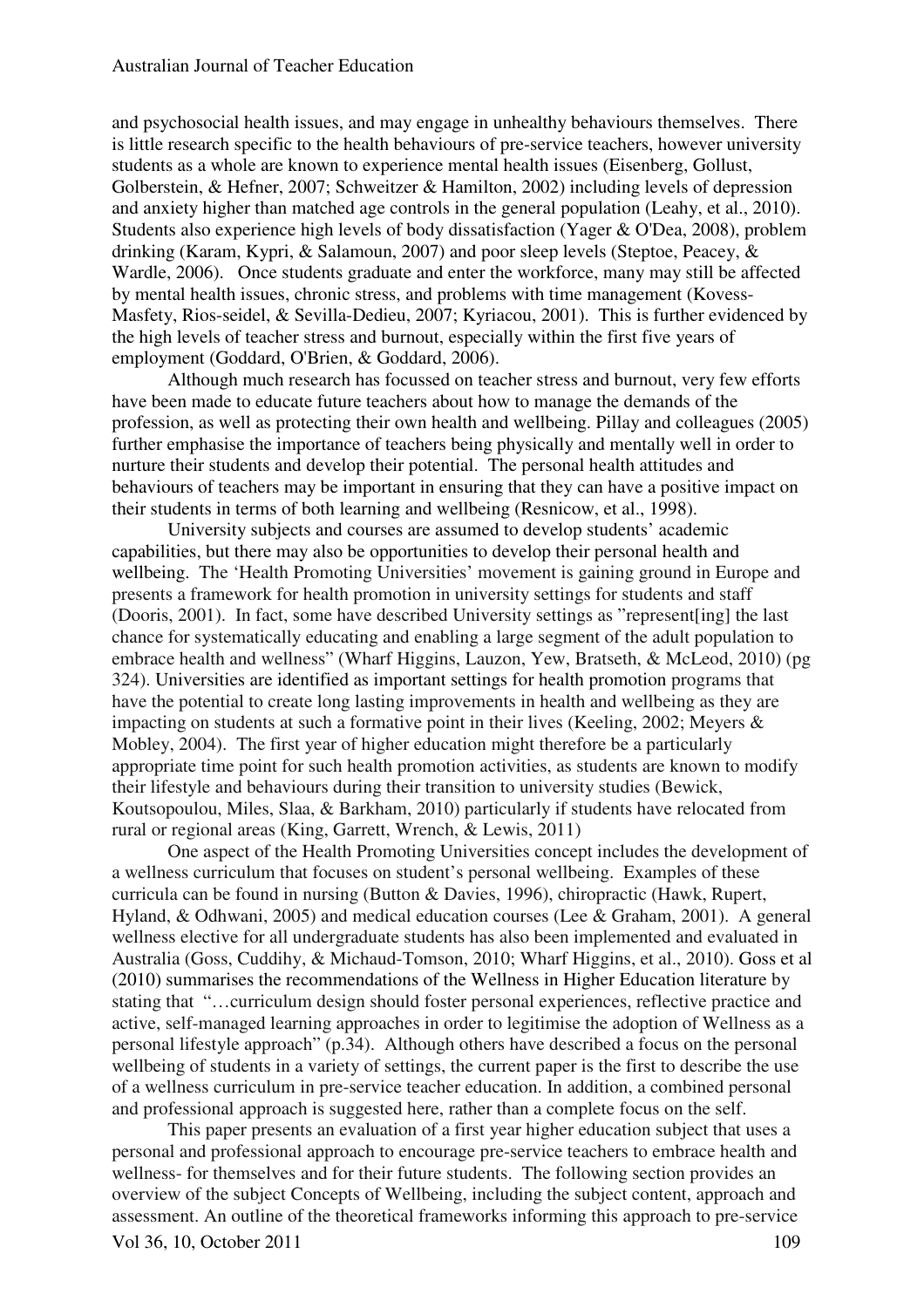#### Australian Journal of Teacher Education

teacher education is then given; followed by a description of the evaluation process, findings from the evaluation, discussion and conclusions.

# **Health Education in Teacher Education using a Personal and Professional Approach: Concepts of Wellbeing**

Concepts of Wellbeing is an undergraduate university subject that was developed in response to a restructure of the Bachelor of Education course at the Bendigo campus of La Trobe University. The intention of this restructure was to establish a foundation in preservice teacher's physical, personal and social learning (Masters, 2008). This subject is delivered in the first semester of the first year of study for all primary and secondary Bachelor of Education students (Approximate enrolment  $\sim$  340 students each year). Included in this group is a small cohort ( $n = 35$ ) who will graduate as specialist Health and Physical Education [HPE] teachers. Concepts of Wellbeing was run for the first time in 2008 in a trial capacity and details of this pilot are published elsewhere (Yager, 2009). Several major insights emerged as a result of this trial that have informed current practice.

The focus of this subject is to improve the students' own personal wellbeing, as well as their professional capacity to teach about all areas of health and wellbeing. It aims to do this by engaging them with material on a variety of health topics while modelling good practice in health education. Physical, mental, emotional, social, spiritual, environmental health formed the main structure of the subject. In addition, important health issues for first year students such as: stress and coping with the transition to university; alcohol; sexual health; body image and self esteem were also included.

There were three components to this subject: lectures, tutorials and an independent learning module for each week. As all students in this subject were a part of the common first year, they were grouped together in 'pods' so that they had tutorials for their four subjects with the same group of students. Explanations about the 'pods' concept, and the academic and social benefits of using pods for first –year transition is described elsewhere in this journal (Masters & Donnison, 2010).

An example of the outline of subject activities in 2010 is provided in Table 1.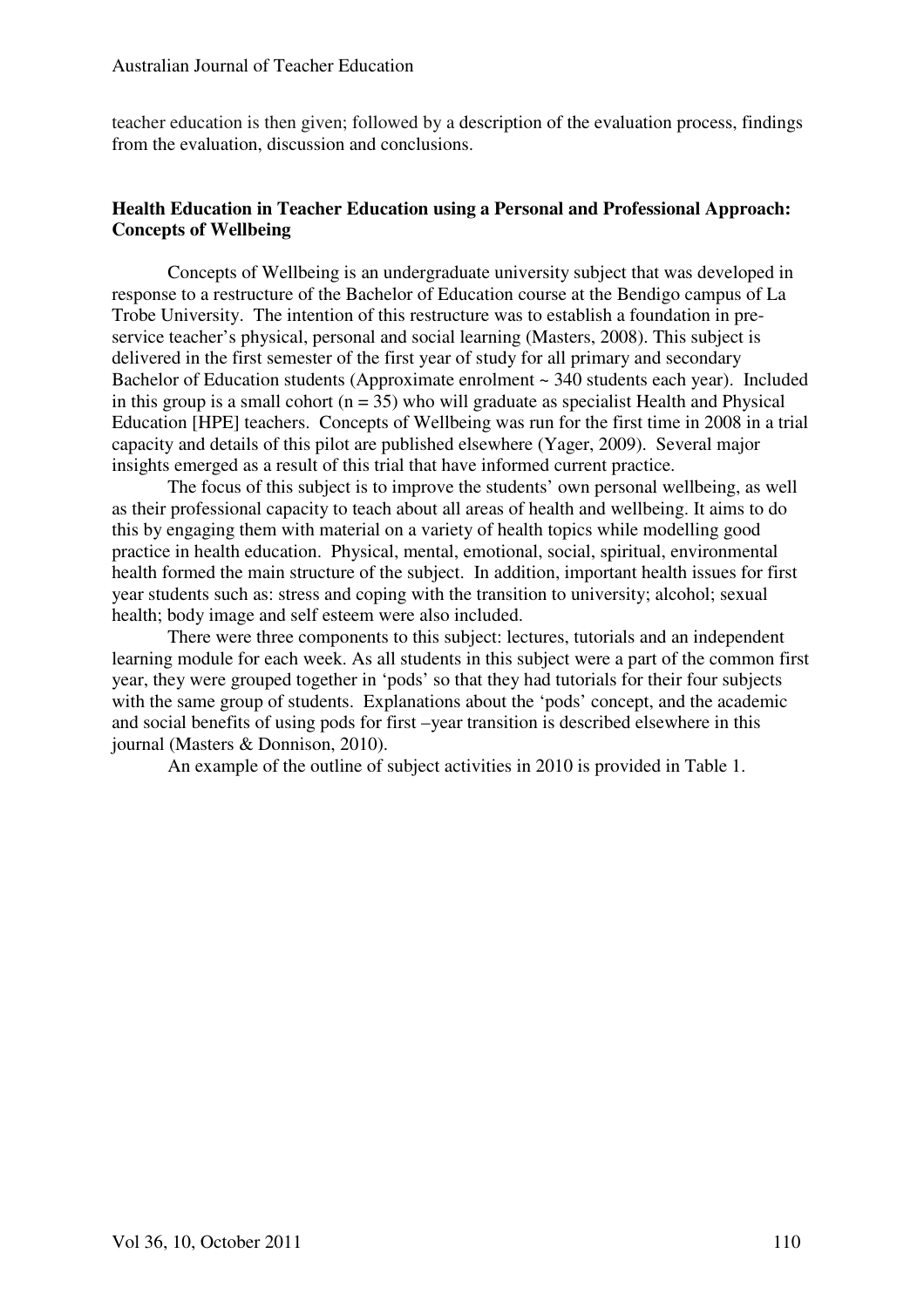|                | Lecture                                   | <b>Workbook Activities</b>                   | <b>Tutorial</b>              | <b>Assessment</b>  |
|----------------|-------------------------------------------|----------------------------------------------|------------------------------|--------------------|
| $\mathbf{1}$   | <b>Introduction and</b>                   | Reading: Dimensions of                       | Getting to know you:         | Choose topic       |
|                | <b>Overall Big Picture</b>                | health and wellbeing;                        | Student Bingo;               | for                |
|                | Definitions of health                     | <b>Activity: Assess</b>                      | Discussion of unit           | Assignment         |
|                | and wellbeing; what to                    | wellbeing and complete                       | outline, assessment          |                    |
|                | expect in this subject;                   | a table of the motivation                    | requirements and the         |                    |
|                | Social and Emotional                      | for and barriers to                          | LMS; selection of            |                    |
|                | Learning.                                 | health.                                      | topics for PWP.              |                    |
| $\overline{2}$ | <b>Emotional Health-</b>                  | Reading: Stress;                             | Getting to know you:         | Choose             |
|                | <b>Stress and relaxation:</b>             | <b>Activity: Assess stress</b>               | Circle talk; Time            | mentor for         |
|                | What is stress? What                      | levels using a quiz,                         | Management:                  | Assignment         |
|                | are the effects of stress                 | identify your stressors                      | Developing a semester        |                    |
|                | and anxiety?                              | and your own strategies                      | and weekly plan;             |                    |
|                | Assignment                                | Balancing uni, work<br>to reduce stress.     |                              |                    |
|                | information: More                         | Implement the strategies                     | and play!                    |                    |
|                | details about Stage 1 of                  | and reflect on their                         |                              |                    |
|                | the PWP.                                  | success.                                     |                              |                    |
| 3:             | Social Health -                           | Reading: Social and                          | Getting to know you:         | <b>Bring Draft</b> |
|                | <b>Communication:</b>                     | <b>Emotional Learning;</b>                   | Talking to someone you       | of Stage 1,        |
|                | Effective                                 | assertive                                    | haven't met yet;             | Proposal, to       |
|                | communication and                         | communication;                               | Sharing "I" Statements;      | class              |
|                | conflict resolution as a                  | <b>Activities: Brainstorm</b>                | Mentor time- read and        |                    |
|                | tertiary student and a                    | uses for assertive                           | comment on each              |                    |
|                | teacher; Voice training                   | communication as a                           | other's draft                |                    |
|                | for teachers: Using and                   | student and as a teacher;                    | assignment.                  |                    |
|                | saving voice.                             | Practice using "I"                           |                              |                    |
|                |                                           | statements.                                  |                              |                    |
| $\overline{4}$ | <b>Mental Health-</b>                     | Reading: Response-                           | Getting to know you:         | Stage 1:           |
|                | <b>Resilience and Self</b>                | Ability. Activity for                        | Strength cards activity;     | Proposal Due       |
|                | <b>Esteem:</b> What is self-              | after tutorial:                              | "Say something nice"         | $(10\%)$           |
|                | esteem/resilience?                        | Consolidate strength                         | or warm fuzzies              |                    |
|                | What is mental health?                    | cards and warm fuzzies                       | activity.                    |                    |
|                |                                           | into a 'Self Portrait'.                      |                              |                    |
| 5 <sup>5</sup> | <b>Emotional Health-</b>                  | Activities for after                         | Getting to know you:         | Stage 1:           |
|                | <b>Body Image: What is</b>                | tutorial: Reflect on the                     | <b>Share Self Portraits;</b> | Proposal           |
|                | Body image? How do                        | lecture content and                          | Media literacy: Ideal        | returned with      |
|                | the media affect our                      | tutorial activities; Give                    | male and female images       | grade and          |
|                | view of ourselves?                        | advice to a young male                       | in the media;                | feedback           |
|                | Retouching and digital                    | or female; Complete                          | Brainstorm responses         |                    |
|                | manipulation; The case                    | some activities to                           | for talking to students      |                    |
|                | against dieting.                          | improve personal body                        | with body image<br>problems. |                    |
| 6              | image.                                    |                                              | <b>Relaxation: Practical</b> | Stage 2:           |
|                | <b>Physical Health-</b>                   | Reading - Hygiene in<br>child care settings; | strategies for relaxation    | Theoretical &      |
|                | <b>Avoiding illness:</b><br>Immune system | Activity: Develop an                         | as suggested by              | background         |
|                | functioning; How to                       | action plan for avoiding                     | students in Week 2-          | information        |
|                | stay healthy on                           | illness on practicum.                        | Boxing, yoga and             | due $(30\%)$       |
|                | practicum rounds as a                     |                                              | Progressive Muscle           |                    |
|                | trainee teacher;                          |                                              | Relaxation or a laughter     |                    |
|                | Common illnesses you                      |                                              | workshop depending on        |                    |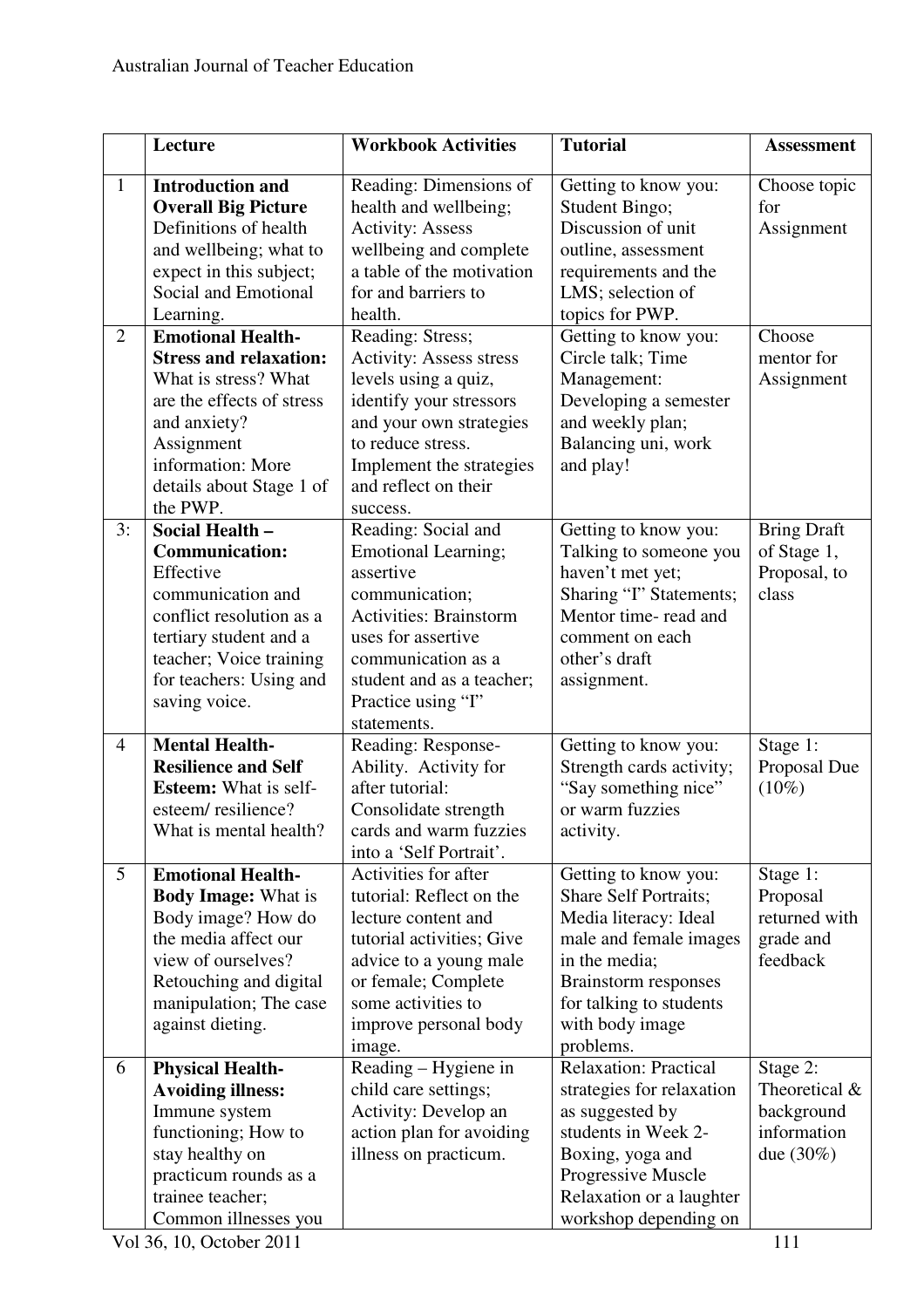|    | should know as a<br>teacher.                                                                                                                                                    |                                                                                                                                                                                      | student's suggestions.                                                                                                                                                            |                                                                          |
|----|---------------------------------------------------------------------------------------------------------------------------------------------------------------------------------|--------------------------------------------------------------------------------------------------------------------------------------------------------------------------------------|-----------------------------------------------------------------------------------------------------------------------------------------------------------------------------------|--------------------------------------------------------------------------|
| 8  | <b>Physical Health-</b><br><b>Sexual Health:</b><br><b>Staying Sexually</b><br>healthy; Approaching<br>Sex Ed in the<br>classroom.                                              | Reading: Sex education<br>opinion piece;<br>Activities: Respond to<br>some questions about<br>opinions on this issue;<br>Reflect on a sexual<br>health topic that is of<br>interest. | Sexual Health: Using<br>Sex Ed language in<br>teaching, banana relays<br>and sexual health<br>question box-ask<br>questions about sexual<br>health, or teaching sex<br>education. |                                                                          |
| 10 | <b>Physical Health-Food</b><br>and Exercise:<br>Balanced eating for<br>optimum health; Role<br>modelling eating as a<br>teacher; Myths and<br>misconceptions about<br>exercise. | Reading: Dietary<br>guidelines and physical<br>activity guidelines for<br>Australians; Activity:<br>Assessing your intake<br>using a website self-<br>assessment.                    | Fast Food Challenge for<br>Food Preparation: Fun,<br>easy, healthy budget<br>cooking for home or the<br>classroom; trying new<br>foods.                                           | Stage 2<br>Returned<br>with grades<br>and<br>comments                    |
| 11 | <b>Physical Health-</b><br><b>Alcohol:</b> What is<br>normal consumption?<br>What are the harms?<br>Physiology of a<br>hangover.                                                | Reading: Fact sheets<br>about alcohol and how it<br>affects the body;<br><b>Activities: Calculate</b><br>your BAC, Complete<br>the detox myth busters.                               | Alcohol: Standard<br>drinks activities,<br>discussion of social<br>norms, and strategies<br>for safer consumption<br>of alcohol.                                                  | Stage 3,<br>Reflection<br>$(30\%)$ due in<br>class                       |
| 12 | <b>Environmental</b><br>Health: How do<br>surroundings affect<br>learning and health?<br>Environmental impact<br>and green therapy.                                             | Reading: Environmental<br>Health; Activities about<br>the environmental<br>burden of disease;<br>brainstorming table<br>about personal<br>environmental change.                      | Using School Kitchen<br>Gardens: Planting a<br>seed; Brainstorm<br>strategies for cross-<br>curricular teaching<br>using school gardens.                                          |                                                                          |
| 13 | <b>Final Lecture:</b><br>Spiritual Health:<br>Bringing it all together;<br>Importance of<br>wellbeing for tertiary<br>students and practicing<br>teachers.                      | Readings: Spiritual<br>health.                                                                                                                                                       | Subject evaluation and<br>feedback; Wellbeing<br>Fair-Present artefacts<br>and give feedback to<br>your peers; Photo<br>reflection-journeys.                                      | Stage 3<br>returned.<br>Stage 4,<br>Artefact<br>$(10\%)$ Due in<br>class |

# **Table 1. Concepts of Wellbeing Subject Content**

Note: Students were on practicum placement in week seven and were given an independent study week in week nine.

 Concepts of Wellbeing serves as an introduction to health education content and pedagogy, predominantly through a focus on personal wellbeing. This approach is based on a number of interrelated theoretical frameworks in health promotion and higher education. In particular, the assessment for this subject is based on the concept of Transformative Learning.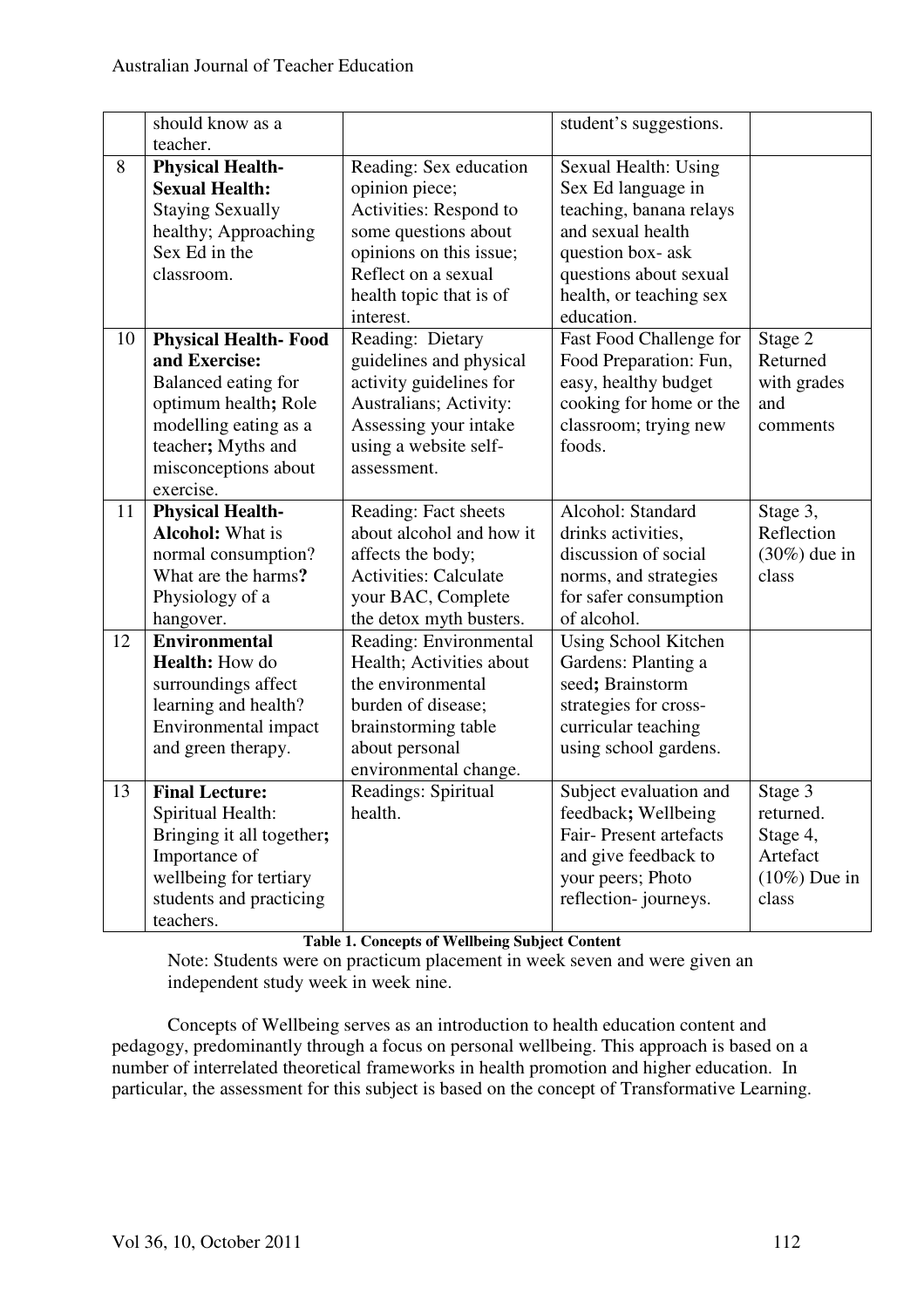# **Transformative Learning Embedded in Assessment: The Personal Wellbeing Plan [PWP]**

Mezirow first introduced the concept of Transformative Learning in the late 1970's. His current work still describes this concept as a process of changing frames of reference that occurs through communication with others and critical reflection on the assumptions upon which our points of view are based (Mezirow, 1997). Transformative Learning is considered to be central to adult education (Mezirow, 1997) and Patricia Cranton has added that this initial theory has evolved into "a comprehensive and complex description of how learners construe, validate, and reformulate the meaning of their experience" (Cranton 1994, p. 22).

The major assessment for Concepts of Wellbeing is a Personal Wellbeing Plan [PWP]. This assessment required students to identify an area of their physical, mental, emotional, social, spiritual or environmental wellbeing that they wanted to improve. Students chose a range of topics, from improving the quality of their sleep to time or stress management and improving nutrition by eating breakfast or increasing fruit and vegetable consumption. The initiation of fitness programmes was the most common project chosen, though there were a range of foci within this broad category, such as meeting national physical activity guidelines (AustralianGovernent, 2010), improving flexibility or a focus on core strength.

The PWP assessment contained four stages. Stage 1, the *Proposal* required students to present an evidence-based plan for implementation of their behaviour change and to attempt to find peer-reviewed journal articles (for use in stage 2). The proposal was marked and returned to students within one week, with feedback focussing on the development of academic writing and referencing skills. It was assumed that students would initiate their behaviour change after receiving feedback on their proposal. Stage 2 of the assignment, the *Theoretical and Background Information* required the students to access peer reviewed journal articles that related to the area of wellbeing that they had chosen, and respond to a series of structured questions about how the research related to their plan. When students submitted the second stage of their assignment, they were also required to submit the previously graded version of Stage 1. This enabled the markers to comment on student's improvement from the previous assignment, and to indicate further areas that needed work. The  $3<sup>rd</sup>$  stage of the assignment required students to respond to a series of structured reflective questions about their experiences of behaviour change (*Reflection*). Students again submitted the previous two stages of their PWP with the Reflection, and the grading criteria were such that, if they were still making errors that had been previously corrected, they would lose marks in the area of academic writing and referencing. In the last week of class, students presented stage 4, an *Artefact* or a visual depiction of their project, how it went, and advice they had for others. This had the purpose of allowing students to formally and publically demonstrate their change in attitudes and behaviours, which is congruent with the concept of Counter-Attitudinal Advocacy in the theory of cognitive dissonance (Festinger, 1957; Roehrig, Thompson, Brannick, & van den Berg, 2006).

Although the PWP assessment was not initially designed as a transformative learning experience, it became evident that some students had clearly experienced a major shift in their thoughts, feelings and actions as a result of completing the assessment when it was first implemented in 2009. As a result of these observations, alterations were made to the PWP between 2009 and 2010 in order to enhance opportunities for transformative learning by strengthening the nature of the critical reflection that was required at the end. This study therefore intends to evaluate the impact of Concepts of Wellbeing in terms of both the subject content and assessment.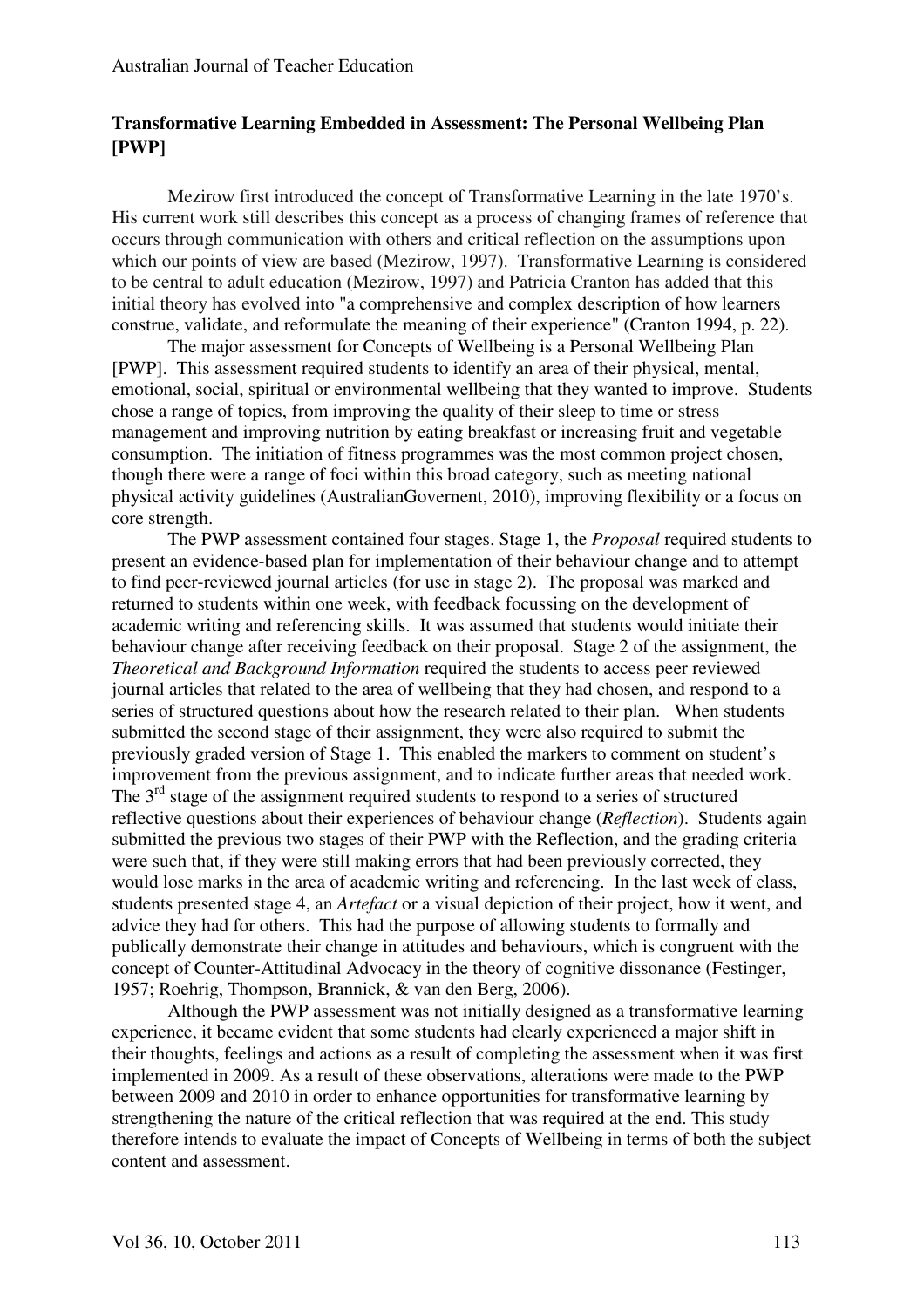# **Research Methods**

The aim of this study was to evaluate the impact of a wellness curriculum and transformative assessment on student's personal wellbeing, and their capacity to teach about wellbeing in the future. This study took a mixed methods approach to action research. The researcher was the subject coordinator and shared the teaching load with a tutor. The subject researcher was the subject coordinator and shared the teaching load with a tutor. The subject<br>coordinator planned the learning design, and made observations, revisions and reflections in coordinator planned the learning design, and made observations, revisions and reflecti<br>accordance with the four stages of Action research: plan, act, observe, reflect (Carr & Kemmis, 1986). Data was sought from four sources: two separate feedback surveys, the Reflection stage of student's PWP assignments and the staff reflections and observations. Figure One provides an overview of the data collection and analysis that occurred in each of the Action research cycles (Carr & Kemmis, 1986)



**Figure 1: Action Research Cycles for Ongoing Development of the PWP**

The Faculty of Education Human Ethics Committee gave approval to conduct this research. Participants were two subsequent cohorts of first year students enrolled in the Faculty of Education at a regional Victorian University in 2009 (N=287) and 2010 (N=332). Measures were conducted during class time in either lectures or tutorials and response rates were therefore dictated by attendance rates rather than refusal to participate.

### **Data Collection and Analysis**

There were four separate sources of data for this study. The methods of data collection and analysis will now be discussed for each of these four data sources *University Student Feedback on Subject [SFS] [SFS] Surveys* Example 18 and the participate.<br>
Separation of data for this study. The methods of data<br>
Seed for each of these four data sources<br>
(*SFS] Surveys*<br>
t student responses about their learning experiences<br>
Student Feedback on

The University requires all staff to collect student responses about their learning experiences in each subject using standard university Student Feedback on Subject [SFS]  $N = 258$  out of 287 students returned the survey as it was given to them in the final tutorial for the class (89.8% R.R), and in 2010,  $N = 146$  out of 332 students returned the survey as it for the class (89.8% R.R), and in 2010,  $N = 146$  out of 332 students returned the survey as it was distributed in the final lecture (43.9% R.R). The SFS survey asks students to respond on a likert scale from *strongly disagree (1)* to *strongly agree (5)* to items about their their perceived learning and development. These surveys were submitted to the university Curriculum, Teaching and Learning Centre for data collation and descriptive statistical analysis of quantitative data. There are also three open ended q questions on this survey: Action- Refine PWP<br>
Action- Refine PWP<br>
Processes, specifically, the nature<br>
the structured reflection question<br>
mathe evaluatis. Collect<br>
mathe learning and<br>
owledge gains<br> **the PWP**<br>
to conduct this<br>
nrolled in the<br>
md 2

> Please indicate which two or three specific aspects of this subject have contributed most to your learning;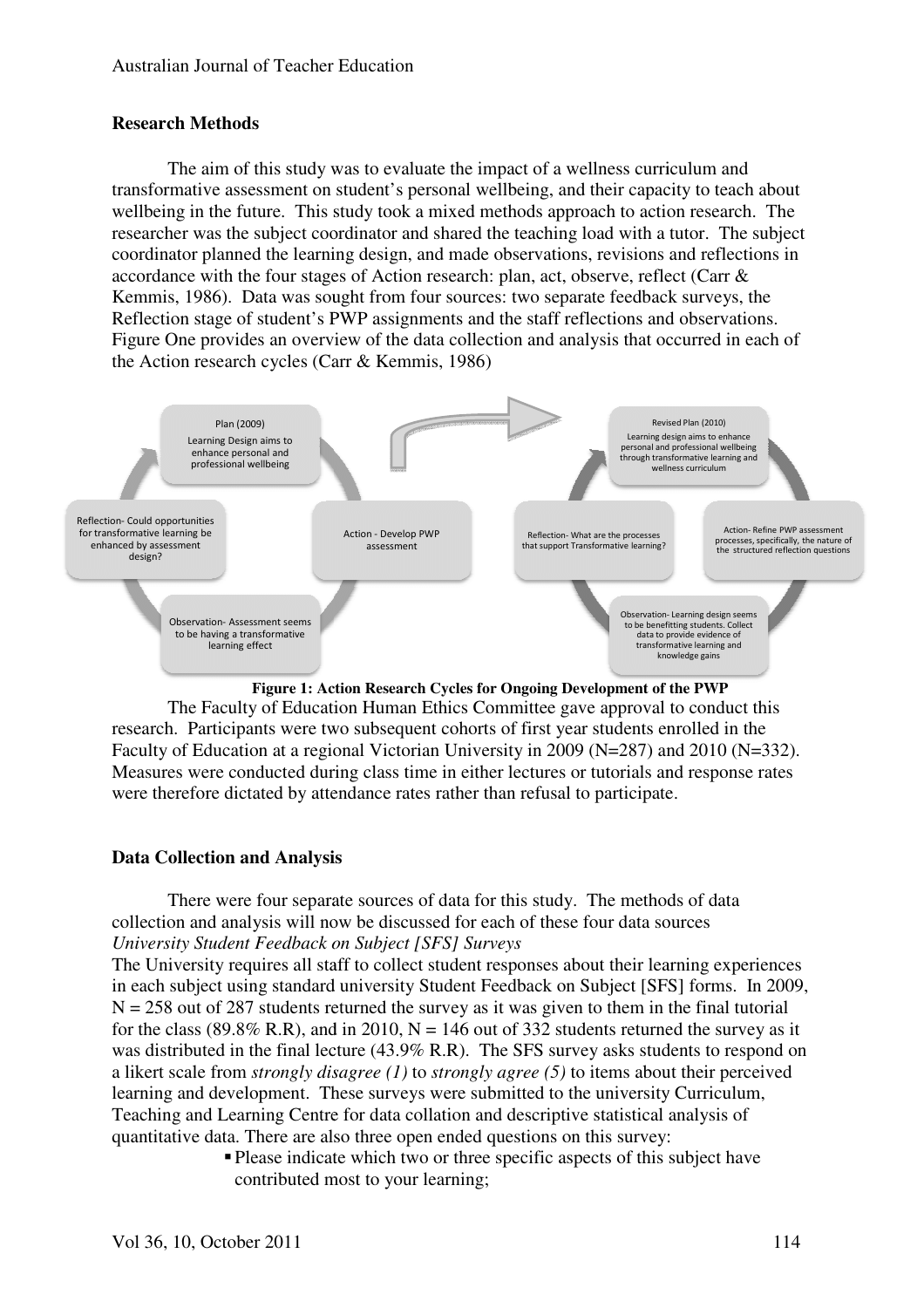- Please suggest two or three specific, practical changes which could improve learning in this subject; and
- Do you have any additional comments?

Comments for open-ended questions were subjected to content analysis on a case-by-case basis according to the intended aims of the evaluation.

# **Faculty First Year Experience Questionnaire [FYEQ]**

First year students in the Faculty of Education were invited to complete the First Year Experience Questionnaire [FYEQ] during an event for first year students held in the tenth week of the second semester in 2009 and 2010, approximately six months after the completion of Concepts of Wellbeing. Participation was based on the number of students who attended the event and completed the survey [2009: N=102, 2010: N=103]. No students refused survey completion, but only about a third of first year students attended the event in each year. The First Year Experience survey instrument was developed with input from all staff involved in teaching first year students and was collated by the Course Coordinator. This survey asked a range of questions in order to ascertain student feedback regarding the structure, content, and processes used in the Bachelor of Education course during Semester 1 and Semester 2. Students responded to items on a Likert scale (*strongly disagree 1* - to *strongly agree 5*). Four specific questions were asked about Concepts of Wellbeing and are given in Table 2. Means for each item were determined using descriptive statistical analysis.

### **Student Reflection Assignments**

As the third stage in their PWP assignment in Concepts of Wellbeing, students were required to reflect about their experiences of completing their behaviour change by responding to a series of questions. Responses to two of these questions were analysed for this research:

- Question One: "What were your initial thoughts and feelings at the very beginning? How did your thoughts and feelings change as you continued through your PWP? Were you able to maintain your behaviour change throughout the assignment and will you continue now that the official assignment is over?"
- Question Five asked them "how will knowing more about attempting behaviour change in your topic area help you as a potential teacher?"

Other questions asked about student's experiences as mentors and experiences with using the literature, as well as the advice they would give to others attempting to change their behaviour. In 2010 (but not 2009) the reflection assignments were submitted electronically by the students and the author randomly selected  $n = 100$  for analysis using the computer program Research Randomiser (Urbaniak & Plous, 2011). This was done in order to produce a manageable data set for content analysis that would still be representative of the sample. Reflection assignments were therefore not analysed in 2009. The relevant questions (One and five as given above) were copied from the randomly selected assignments and the author utilised content analysis to determine the major themes that were relevant to the research objectives of the evaluation, and then coded and quantified the proportion of students that indicated each theme. Therefore, Question one was coded on a case-by case basis according to student initial reactions to the assignment. The two main themes emerged as being either a positive or a negative experience, and therefore the responses were coded as *positive / negative*. The author also analysed Question one for evidence of transformative learning, identified as a shift in thoughts, feelings or attitudes throughout the assignment. Question five was coded on a case-by-case basis to enable content analysis according to evidence of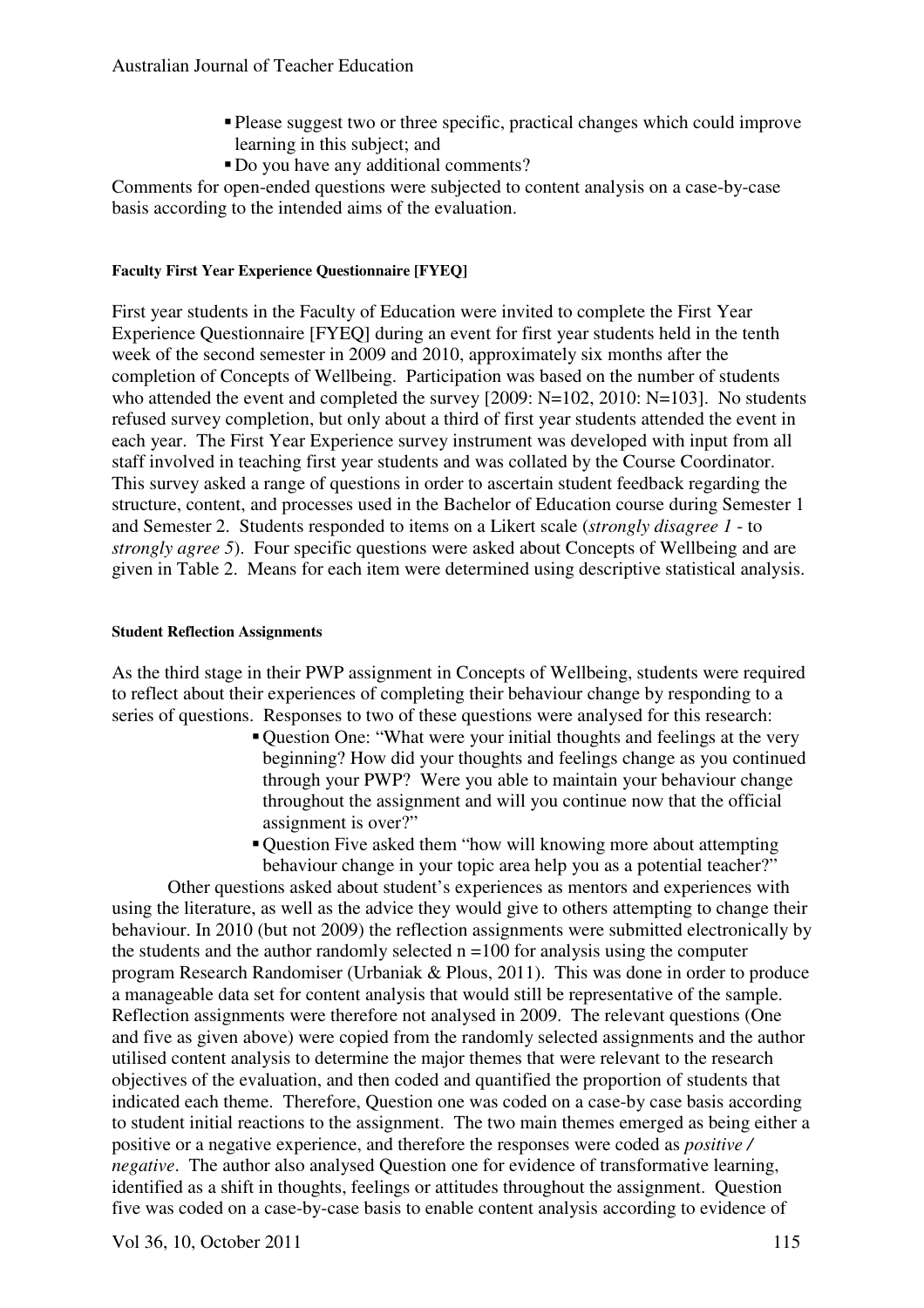### Australian Journal of Teacher Education

development of *knowledge*, *skills* and *attitudes* that would assist students as a teacher in accordance with the aims of the evaluation.

#### **Staff Reflections and Observations**

The final data source was the reflections of the staff. The author (who fulfilled the roles of subject coordinator, lecturer and tutor in Concepts of Wellbeing) and the tutor would meet at the conclusion of each week of classes in addition to communication meet at the conclusion of each week of classes in addition to communication by email<br>discuss the progress of the subject and the students. Observations arose from emails, meetings and comments from students in tutorials and were recorded in a reflective journal. Summative reflections at the conclusion of the subject were discussed each year with regards to potential improvement of the subject design and assessment for the following year. d assist students as a teacher in<br>aff. The author (who fulfilled th<br>ts of Wellbeing) and the tutor wo<br>n to communication by email to

# **Findings**

Three main categories of findings emerged from the identification of themes in the analysis of the data. Data from each of the four sources was analysed separately and emergent themes were identified. These themes were then considered in the context of the evaluation in accordance with the aims of this research and organised into three broad categories. The broad categories and the data sources that support them are presented in Figure Two. and comments from students in tutorials and were recorded in a reflective jouve reflections at the conclusion of the subject were discussed each year with r al improvement of the subject design and assessment for the follo



**Figure Two: Structure of Data Collection and Findings**

# **Student's Perceptions of Learning in Concepts of Wellbeing**

One of the aims of this evaluation was to determine whether Concepts of Wellbeing could result in improvements in student's knowledge in relation to their personal health. Data from the Student Feedback on Subject s survey and First Year Experience Questionnaire Questionnaires were used to inform this finding. The results from the quantitative data sources indicated that students recognised Concepts of Wellbeing as contributing to their learning. In their open ended comments, students also indicated that there were perceived benefits to their wellbeing. The results from SFS surveys and the FYEQ in 2009 and 2010 are presented in Table 2.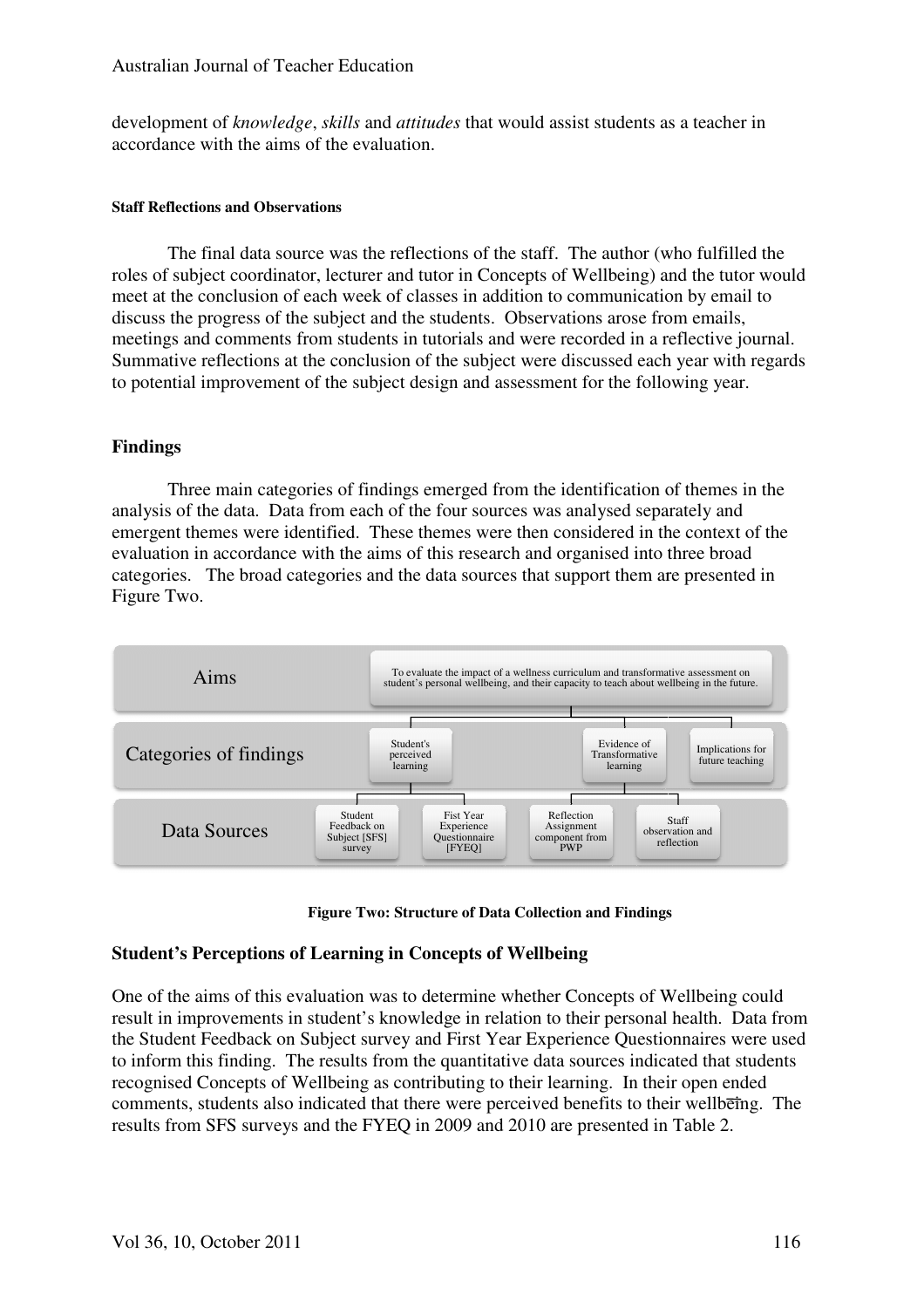|                                                                | <b>Means</b> |             |  |
|----------------------------------------------------------------|--------------|-------------|--|
|                                                                | 2009         | <b>2010</b> |  |
| <b>Student Feedback on Subject [SFS] Item</b>                  |              |             |  |
| Assessments are clearly connected to the learning objectives   | 4.3          | 4.3         |  |
| The amount I have learned in this subject is                   | 3.8          | 3.7         |  |
| The value of what I have learned in this subject is            | 3.9          | 3.9         |  |
| The quality of this subject is                                 | 4.0          | 4.0         |  |
|                                                                |              |             |  |
| <b>First Year Experience Questionnaire Item</b>                |              |             |  |
| At least one issue or topic in Concepts of Wellbeing was       | 3.78         | 4.10        |  |
| personally relevant to me                                      |              |             |  |
| The workbook in Concepts of Wellbeing helped me to             | 3.37         | 3.83        |  |
| reflect on my own wellbeing                                    |              |             |  |
| My personal wellbeing was enhanced by completing the           | 3.41         | 3.74        |  |
| Personal Wellbeing Plan in EDU1CW                              |              |             |  |
| I recognize the value of this subject for my professional role | 3.44         | 3.82        |  |
| as a teacher                                                   |              |             |  |

**Table 2: Student Responses about Learning in EDU1CW on Questionnaires** 

The written comments from the university Student Feedback on Subject survey were analysed in order to further understand the student's perceptions of their learning in Concepts of Wellbeing. Analysis of the comments revealed both positive and negative perceptions of their learning in Concepts of Wellbeing. Among the positive comments, themes of responses included enjoyment of the subject, interest in the material, and valuing the opportunity to consider their personal wellbeing, as demonstrated in the following quotes:

*"Overall, I loved this subject. I enjoyed the lectures and tutorials and it was great to have a look at myself rather than just study*."

*"Excellent subject. I felt I gained a lot for both my learning educationally and my personal wellbeing."* 

*"The subject was actually fun. I found I paid attention and made an effort to be at every class because I enjoyed myself."*

Not all comments were positive. Two themes also arose from the responses of the small number of students who gave negative written comments on the formal university feedback questionnaires. The first theme that emerged was that some students clearly did not understand the aims of the assessment as a link between their personal wellbeing and the opportunities to use what they have learned about themselves in a professional capacity in schools.

*" The major assignment … has no useful help to me in the future and is not even about Education and teaching, it is about me…"* 

*"I do not understand how this subject is overly useful to my teaching."* 

The other theme to emerge from the negative comments was based around the potential relevance of the content to mature age students, defined as students aged over 21 at entry to university. 'Mature age' students make up approximately one third of the student population in the Bachelor of Education course. For example:

*"This subject is designed for younger people who have not really experienced life away from home. For older students the interest is not high because there is other subjects to think about ahead of sexual health and alcohol etc."*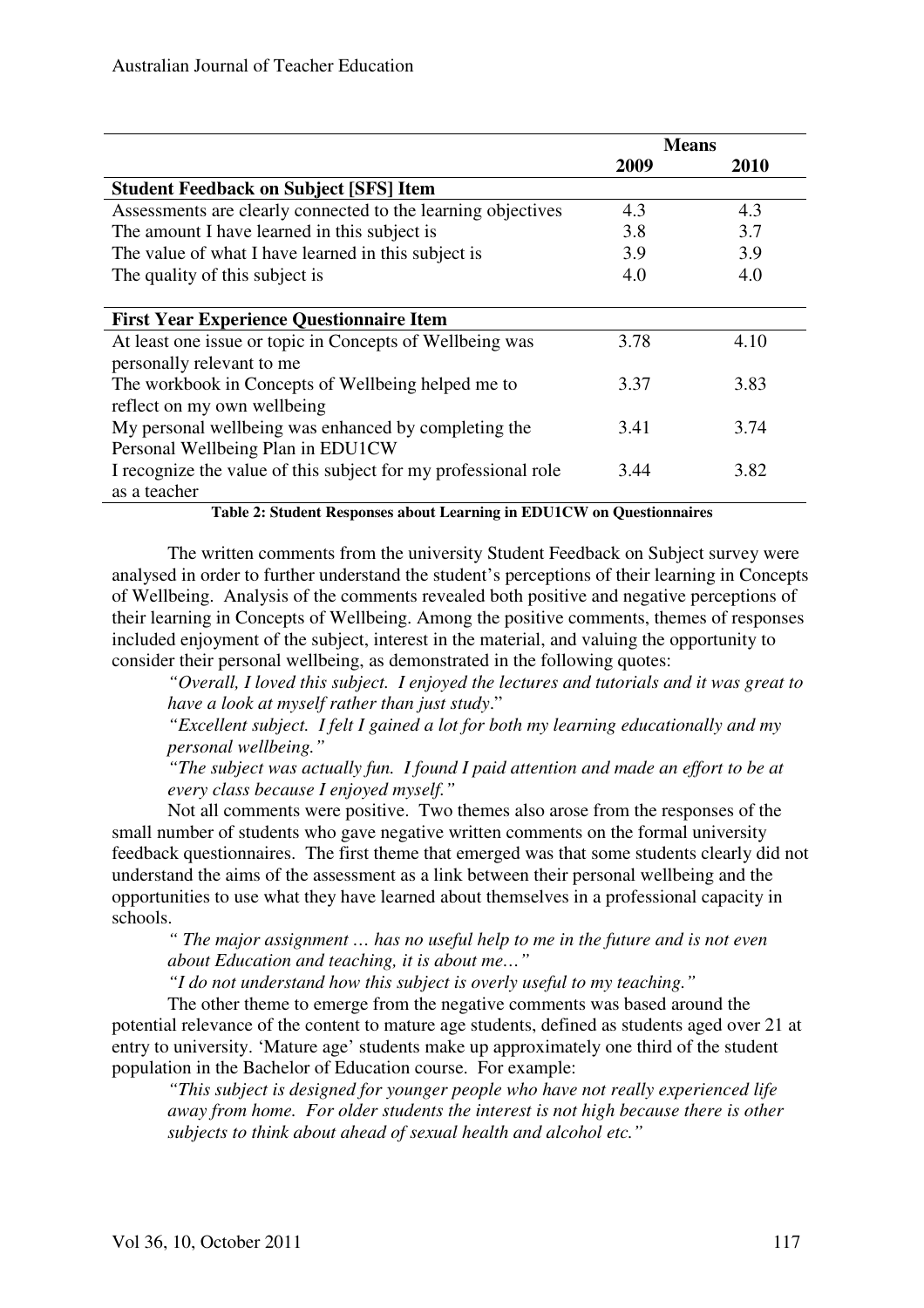#### **Evidence of Transformative learning in the PWP Assignment**

One of the aims of this evaluation was to evaluate whether the PWP assignment contributed to transformative learning in Concepts of Wellbeing. Evidence supporting the transformative nature of the PWP assignment emerged from two of the data sources: the open-ended comments on the SFS survey, and themes from their reflection assignments. Evidence of transformative learning emerged in relation to shifts in student's knowledge, as well as changes in their attitudes and behaviours.

#### **Shifts in Student Knowledge**

The first open ended question on the SFS survey asked students to indicate "which two or three aspects of the subject have contributed most to your learning?". This was designed to collect data about relevance of weekly topic areas such as nutrition, sexual health, and stress to give an indication about which areas most students found to be important and relevant, and assessment was not expected to feature. However in response to this question, 33 out of the 124 students (26.6%) who responded to this item specifically identified the PWP assignment as being one of the most important aspects of the subject that assisted their learning. This represents quite a substantial proportion of the student cohort who identified the assessment as having the most impact on their learning. Some students elaborated on this point with responses such as:

*"The PWP assignment made me learn a lot more than what I have ever before in every aspect of education."* 

*"The PWP assignment helped a lot with my understanding about behaviour change." "The PWP contributed most to my learning because it not only taught me but improved my health."* 

#### **Initial Attitudes towards assessment**

In part one of question one in the reflection assignment, students were asked to describe their initial thoughts and feelings towards the assessment. This was designed to lead into questions about changes in their thoughts and feelings over time in order to gain evidence of transformative learning. Content analysis was used to determine whether student's initial thoughts and feelings were positive or negative. Out of the 100 random reflection assignments that were analysed,  $n = 46$  students described positive, and  $n = 25$  described negative thoughts and feelings at the beginning of the assignment, while  $n = 29$  did not explicitly mention any particular thoughts and feelings. Of those describing positive thoughts and feelings,  $n = 36$  explicitly described excitement as the dominant emotion that they felt at the beginning of the assignment. This is illustrated in the following examples:

- *"I was excited over an opportunity to focus on something positive and researching to do so."* 

- *" Upon deciding my PWP topic, I instantly felt excited, yet challenged."* 

In many cases, this excitement was described as arising due to being given the opportunity to focus on improving an aspect of their wellbeing that they might have been meaning to work on for some time  $(n = 10)$ , as shown in the quotes:

- - *"Improving my fitness is something that I had wanted to do for some time, but had lacked the motivation, so I looked forward to starting my PWP."*
- *"Initially I was excited for the change, as my study environment and lack of organisation had affected me in previous years… This was finally a chance for me to be motivated to evoke a change that I had required for a while."*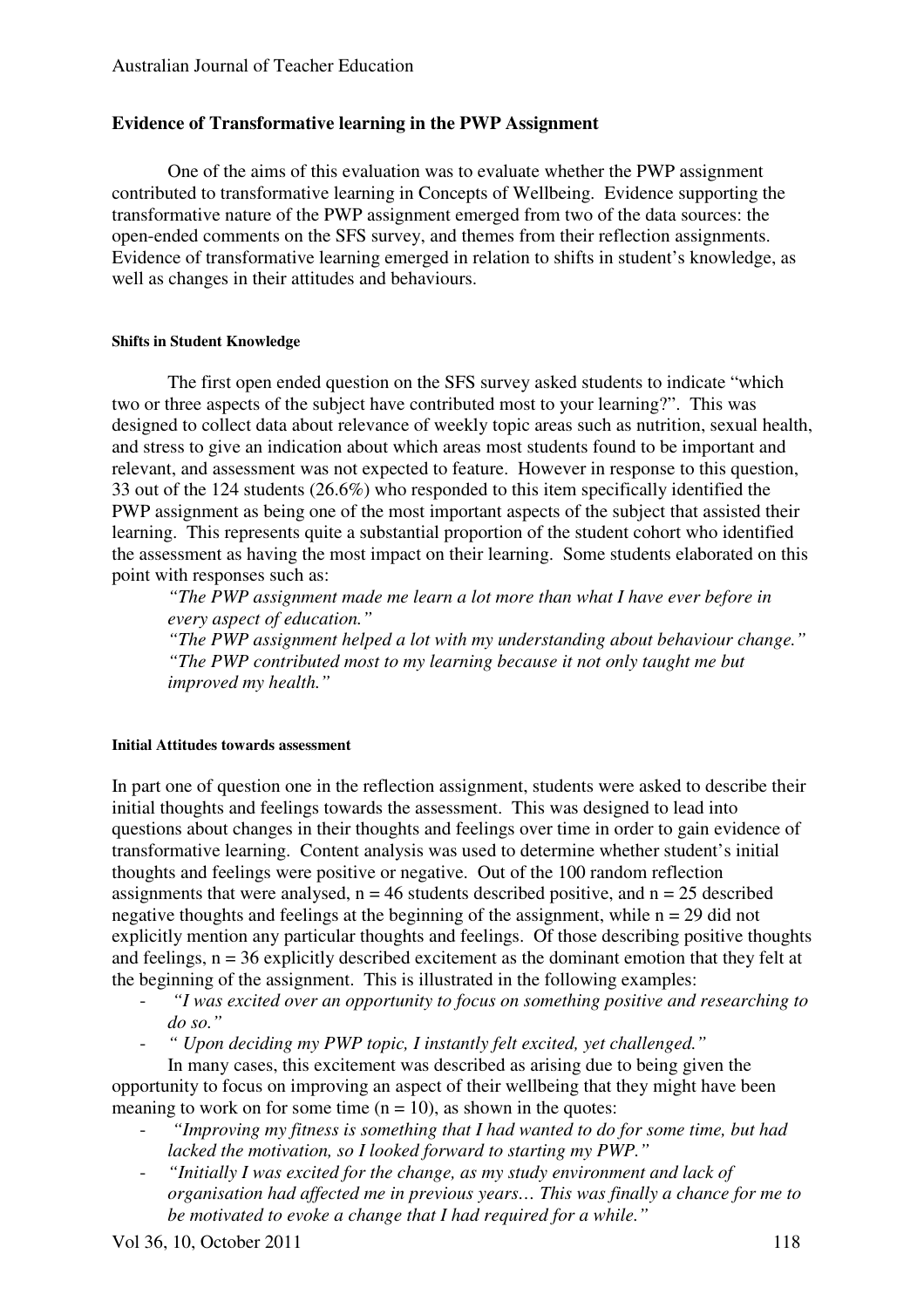Others expressed a strong inherent sense of determination and motivation  $(n = 7)$ 

- *"My initial thoughts and feelings at the beginning of my behavioural change were of the need to succeed."*
- "At the beginning of the PWP I was very motivated to see it through to the end."

Of those describing negative thoughts and emotions at the initiation of the PWP ( $n = 25$ ), emotions ranged from nervousness and uncertainty to scepticism and doubt. In most cases, the negative feelings were described as being due to lack of confidence in ability to make the changes that they had set for themselves, as described in the following quote:

- *"I was very apprehensive as to whether I would be able to stick to it."* 

Finally, some students described negative thoughts because they were skeptical about the potential benefits of their chosen plan, as illustrated in this quote:

- "*I was unsure as to whether the process of being mindful would help me manage my stress and anxiety*".

#### **Shifts in Student's Attitudes and Behaviours**

Part two of question one in the reflection assignment asked students to whether their thoughts and feelings might have changed throughout the process of their behaviour change. This question was designed to capture information and evidence of transformation. Content analysis revealed that the majority of students described changes that served as evidence of a transformative learning experience  $(n = 79)$ . Two main types of experience emerged, one where students found their behaviour change more difficult (n=38), and one where they found it easier ( $n=34$ ) than previously expected. Finally, there were  $n = 23$  responses in which there was no evidence of transformation throughout the PWP process as students did not describe a major shift in their thoughts, feelings and understanding during their assignment.

A number of students described a scenario in which they initially expected the process of behaviour change to be easy, but found that changing their behaviour was more difficult than they expected. This seemed to lead most students in this category toward an appreciation for the barriers that must be overcome in order to improve wellbeing. This is illustrated in the following quotes:

- - *"Initially at the start of this process I thought that this would be easy as all I'm doing is trying healthier foods and eating breakfast. As the process continued however I started to have second doubts about continuing as at times I struggled to stay with what I initially planned."*
- *"Initial thoughts to undertaking a personal well being plan was that this will be easy and as I am a person of good health that there would be not much that I would have to change during my journey. However, as I progressed through the plan I felt that it was really difficult to have the determination and self-control to ensure a continued adherence to the strategies that I had undertaken to include in my daily routine. I am sure that in order for me to sustain the improvements I have experienced it will take a lot of will power and self control."*

Alternately, the other half of those who described a transformative learning experience presented a situation in which they initially thought that the process of improving their wellbeing would be difficult. These students were able to overcome the challenges and behaviour change became easier over time as they experienced success or increased the degree to which they valued their wellbeing as described here:

- - *"At the commencement of my behaviour change I was very sceptical of the old adage 'breakfast is the most important meal of the day'. I refused to believe that one little meal at the beginning of each day could make a huge difference in a person's overall health. I also questioned my endurance, dedication and time available, as I wasn't sure if I would make it to the end of the two weeks. Throughout the behaviour*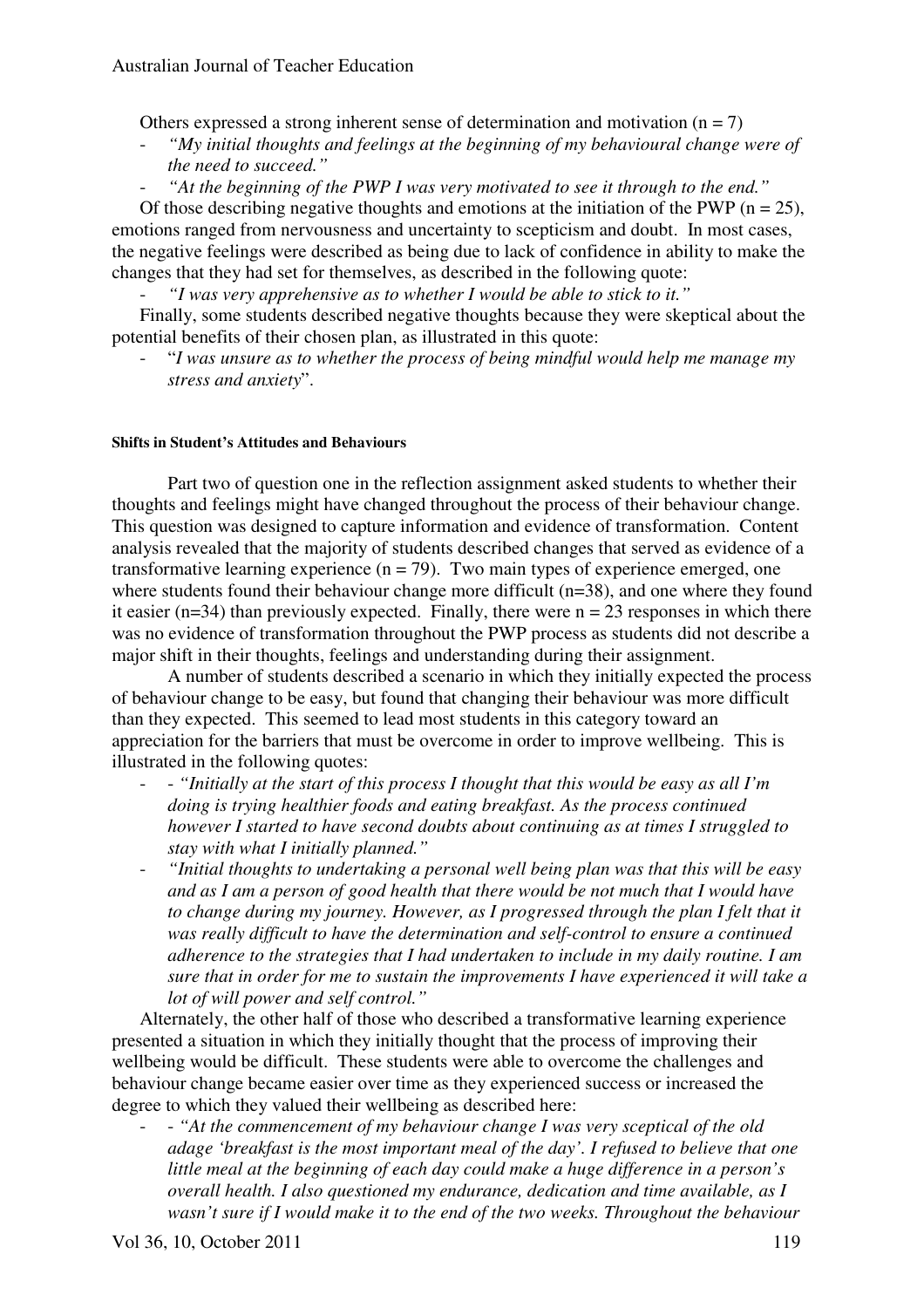*change I struggled to find time at the beginning of each morning to consume breakfast. I found I have a very busy schedule and need to make sacrifices to ensure I have time to prepare and consume a healthy nutritious breakfast. At the end of the first week I began to feel a difference, my energy and concentration levels began to increase and I found that my memory improved and I was snacking less in the morning. I began to feel confident that I was dedicated enough to make it to the end of the two weeks. Throughout the behaviour change I also noticed I was happier and less irritable. At the end of the two weeks I felt healthier and happier. I will continue to consume breakfast on a daily basis. I noticed almost immediate improvements in my physical health as a direct result of my behaviour change. As well as making a difference in my health, consuming breakfast is easy to do and can be cost effective."*  Five students also described a situation in which they experienced transformation in

both of these directions, in either order.

### **Perceived application of the PWP assignment to future teaching**

Question five in the reflection assignment asked students to discuss how their PWP experiences may assist them as a teacher. In response to this question, four key themes were identified. The themes were classified as improvements to *knowledge* about the content area, or *skills* that they could use to encourage their students to improve their own wellbeing. In addition, two main themes in relation to changing *attitudes* included: an increased appreciation of the difficult nature of behaviour change, and the importance of personal wellbeing in enabling them to be good teachers. The frequency of responses and examples of quotes from within these themes is presented in Table 3. If a number of themes were present in each response they were coded separately, and so the frequency of the themes exceeds the number of participants. Most students only described one aspect of their skills, knowledge or behaviours that had been enhanced through their PWP ( $n = 41$ ), while  $n = 39$  students identified two. Fourteen students identified three different aspects of their professional capacity that had been enhanced, while two students identified aspects that were not dominant themes, and four students did not address the question directly in their response.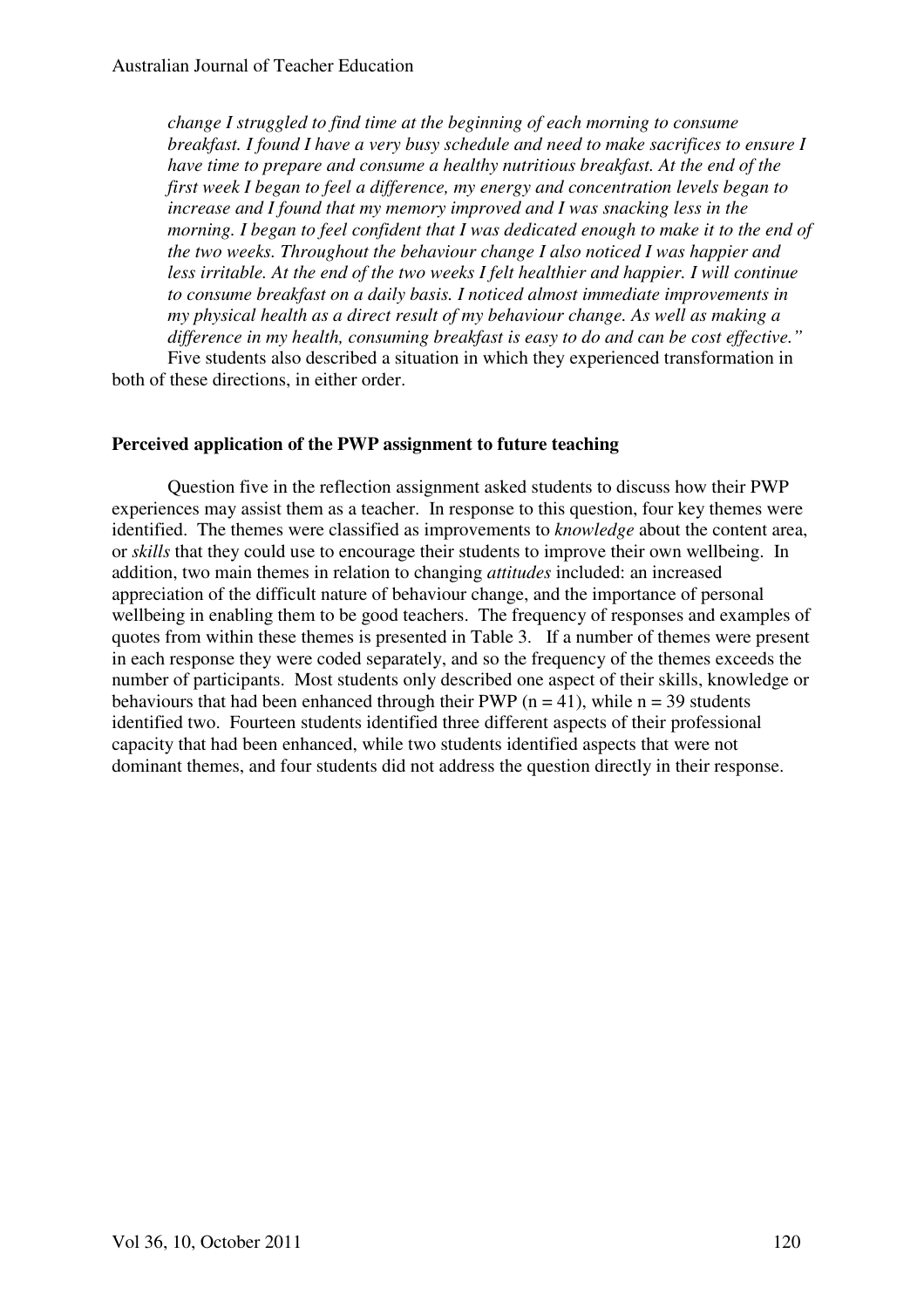| Area of improvement                                                                                                   | <b>Number</b> | <b>Quotes as examples</b>                                                                                                                                                                                                                                                                                                                                                                                                                                                                                                                                                                                                                                                                                                                                                      |
|-----------------------------------------------------------------------------------------------------------------------|---------------|--------------------------------------------------------------------------------------------------------------------------------------------------------------------------------------------------------------------------------------------------------------------------------------------------------------------------------------------------------------------------------------------------------------------------------------------------------------------------------------------------------------------------------------------------------------------------------------------------------------------------------------------------------------------------------------------------------------------------------------------------------------------------------|
| Knowledge about the<br>content area of their PWP<br>assignment                                                        | $n = 55$      | "Using my knowledge of sleep deprivation I will also<br>be able to educate students on the importance of sleep<br>and how it can affect our health"                                                                                                                                                                                                                                                                                                                                                                                                                                                                                                                                                                                                                            |
| Skills in behaviour change<br>that they could use to<br>assist their own students<br>in developing their<br>wellbeing | $n = 47$      | "Now that I know more about changing physical<br>inactivity behaviours, and the fact that I have tested it<br>out for myself, I think I will be able to give students in<br>need of the same change that I was the information,<br>support and motivation they need to start their own<br>journey."<br>"Knowing this information as a teacher is very                                                                                                                                                                                                                                                                                                                                                                                                                          |
|                                                                                                                       |               | important as I will be able to promote eating healthy<br>breakfast every day to the student"                                                                                                                                                                                                                                                                                                                                                                                                                                                                                                                                                                                                                                                                                   |
| Attitudes- understanding<br>the difficulty of behaviour<br>change                                                     | $n = 25$      | "After implementing and undertaking this behaviour<br>change, I have a better understanding of the<br>motivation and determination it takes, to persevere to<br>successfully change behaviour. This will assist me as a<br>potential teacher, as I am able to understand how a<br>student may think or feel, when they are attempting to<br>change a specific behaviour of their own."<br>"More importantly considering that the physical<br>activity message is being constantly preached in<br>schools I will be able to recognise that some students<br>see physical activity as a chore and hopefully combine<br>physical activity into the curriculum in a fun way<br>removing the negative connotations and mindset<br>related to physical activity for these students." |
| Attitudes- understanding<br>the need for personal<br>wellbeing for success in<br>their future teaching<br>career      | $n = 31$      | "As a potential teacher I can see this PWP helping<br>with my planning and time management skills. But<br>mostly it will help me be a more happy and<br>approachable teacher to the students. As I believe a<br>happy teacher equals happy students and will make<br>time in the classroom a better expedience for all."<br>"As a teacher I can also use my positive experiences of<br>consuming breakfast to concentrate and work more                                                                                                                                                                                                                                                                                                                                        |
|                                                                                                                       |               | <i>effective in the workplace.</i> "<br>Toble 3: Student reflections on what they had goined from the DWD essignment that they think will oscist                                                                                                                                                                                                                                                                                                                                                                                                                                                                                                                                                                                                                               |

**Table 3: Student reflections on what they had gained from the PWP assignment that they think will assist them in becoming a better teacher** 

There is therefore evidence that the PWP assignment was effective in developing student's knowledge, beliefs and attitudes, and skills, both for developing their own wellbeing, and for teaching about health and wellbeing in schools.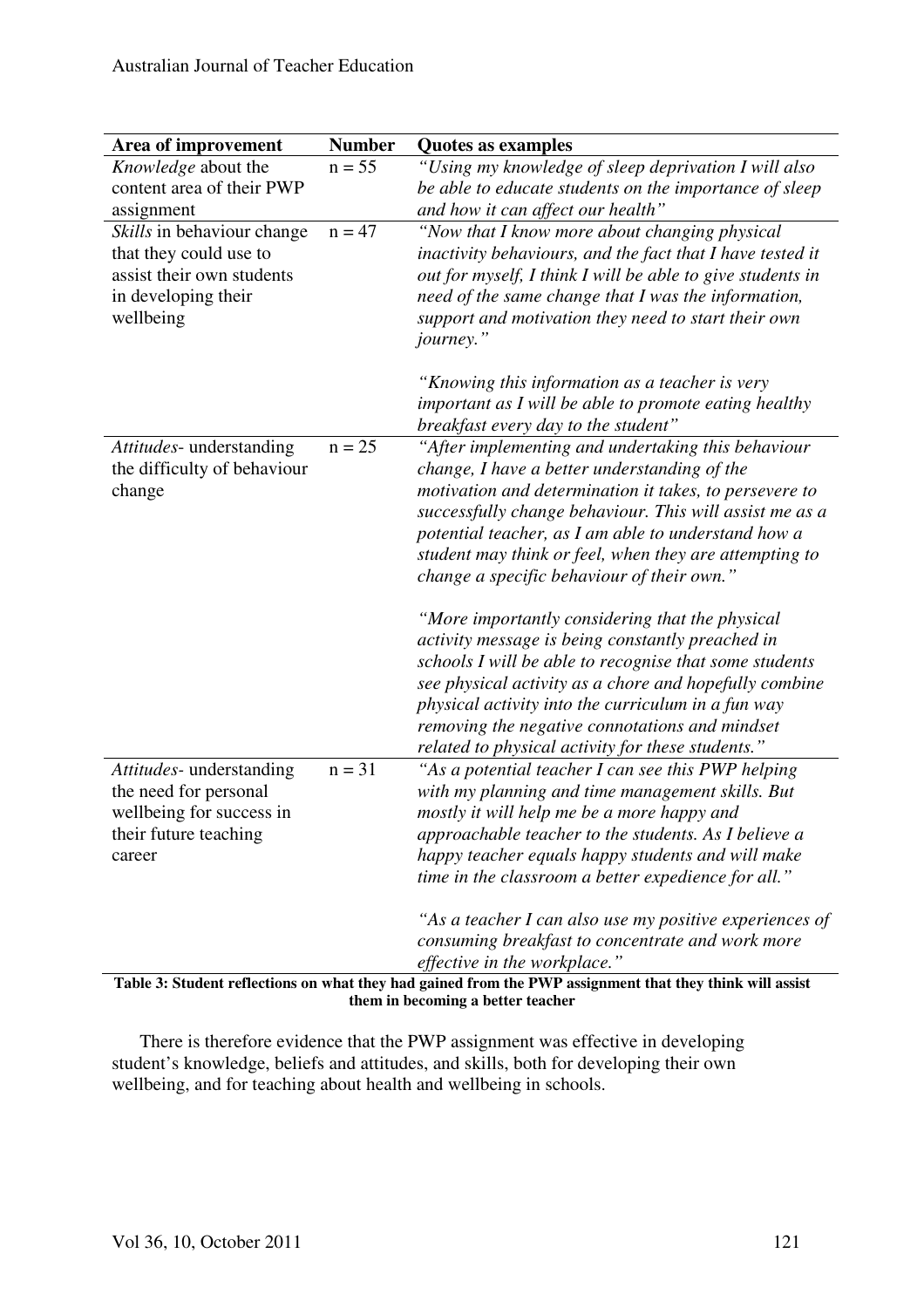#### **Discussion**

This study reports on an evaluation of Concepts of Wellbeing, a first year first semester subject in the Bachelor of Education that aims to improve the personal wellbeing of pre-service teachers and to assist in their future teaching about health. A variety of indicators suggest that this subject was recognised by the students as having benefits for their personal wellbeing, and there was evidence that transformative learning occurred during the PWP assignment. This transformative learning appears to have caused shifts in student's knowledge, and also their attitudes and behaviours towards health, and health behaviour change.

The findings of this study indicate that the personal health focus of the subject materials in a 'wellness curriculum' contributed to student's learning. Students were able to recognise this focus as being important for their personal health as students and teachers, and for their future capacity to improve wellbeing in schools. Although there were difficulties in making subject content applicable to a range of personal health contexts, evaluations of other subjects including a wellness curriculum have also found this approach to be successful (Goss, et al., 2010; Wharf Higgins, et al., 2010). There is now good evidence that this wellness approach that focuses on individual health behaviour change can be effective in improving total wellness, including nutrition, social, emotional, environmental and occupational health (Wharf Higgins, et al., 2010). The theoretical explanations of the effectiveness of this approach require further investigation and will be the subject of future research. Other authors have suggested that the success of this approach may be due to the experiential nature of the subject content or the fact that it taps in to affective as well as cognitive domains (Goss, et al., 2010; Hawk, et al., 2005; Wharf Higgins, et al., 2010). In this study, impacts on knowledge, beliefs and behaviour also seemed to emerge from the transformative learning that occurred in the Personal Wellbeing Plan assignment.

The PWP seems to contribute to student's personal wellbeing and their capacity to eventually teach about such topics by engaging them in a transformative learning experience. Without knowing it, the authors developed this assessment in accordance with the Ten Phases of Transformative Learning developed by Mezirow (1997). Further refinements to assessment design through action research cycles have emphasised the opportunities for transformative learning. In particular, the focus on the reflection assignment has been strengthened in order to facilitate the student's understanding of the shifts that have taken place in their knowledge, beliefs and behaviour. According to Mezirow's theory (1997), Reflection allows learners the opportunity to change their frame of reference, and generate a personal understanding of issues or beliefs. Reflection is largely used in pre-service teacher education to improve pedagogical knowledge and application (Rodman, 2010). It could be equally as important for pre-service teachers to examine their health and wellbeing beliefs and attitudes through structured reflective processes.

There were many limitations in the capacity of this action research project to determine potential impact of this subject on student's personal and professional lives. The data was largely obtained through naturally occurring data sources, and no direct quantitative evaluation of the changes in student's knowledge, beliefs or behaviours was obtained. A greater understanding of the impact on student's personal wellbeing could be determined through the use of a pre/post experimental intervention design. However in higher education, numerous factors confound exist, the main one being the establishment of an appropriate control group. In addition the concept of 'wellness' or 'wellbeing' is notoriously difficult to measure (Goss, et al., 2010). In addition, longitudinal research would be required in order to enable researchers to accurately determine the impact of a personal and professional undergraduate curriculum on teacher's future professional capabilities, and this research would also have its challenges. Nevertheless, the range of data sources informing this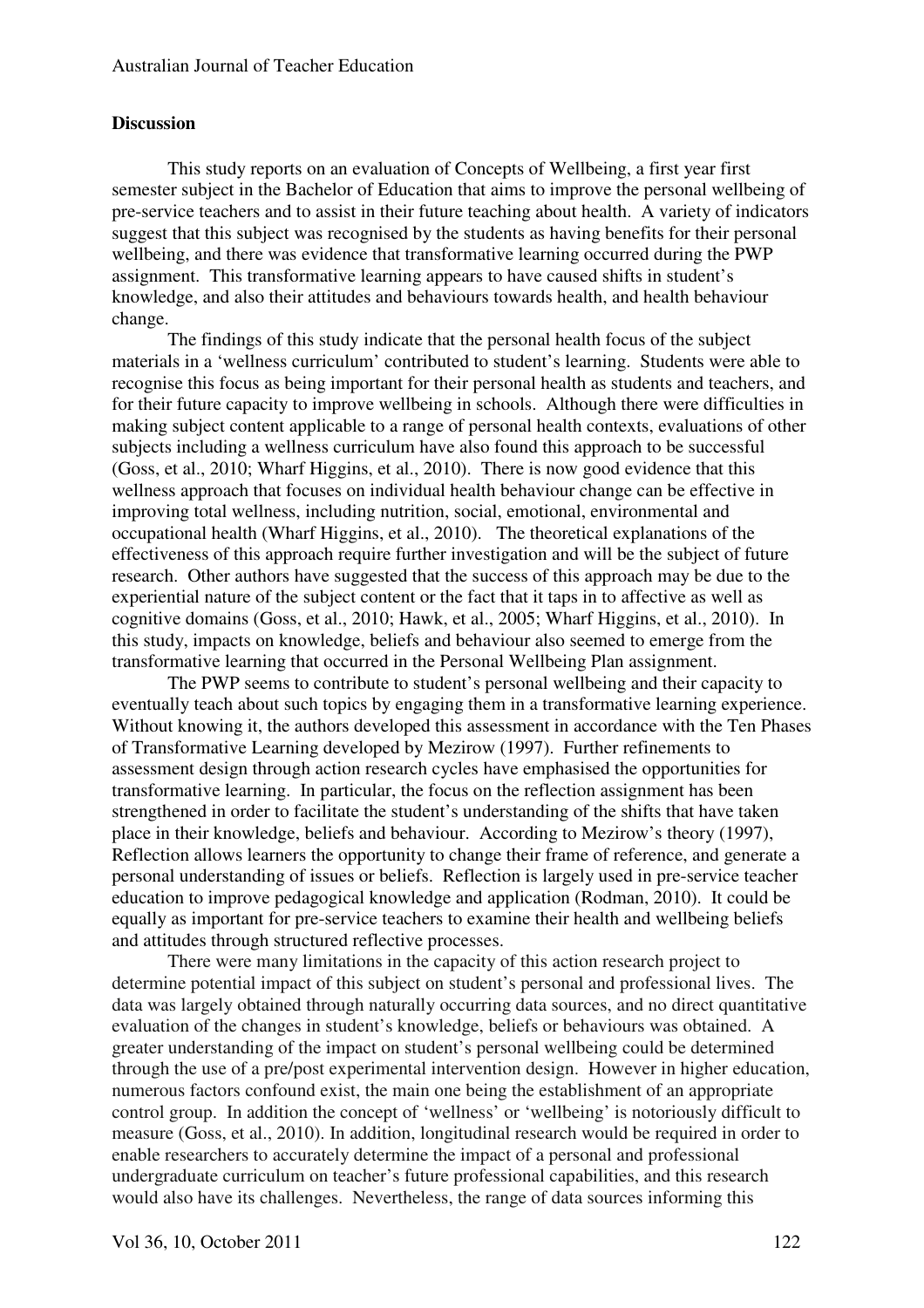evaluation and the depth of response allowed by the student reflection assignment as a data source are strengths of this project.

#### **Conclusion**

This paper has presented evidence for the inclusion of health education in teacher education through the use of a personal and professional approach. Evaluations of student perceptions of the improvements to their wellbeing indicate that it is possible to improve the personal wellbeing of pre-service teacher education students using a wellness curriculum. The PWP assessment also facilitated the development of wellbeing by encouraging transformative learning. Furthermore, students were able to identify the knowledge, attitudes and skills that they had developed during the PWP assessment that would be relevant to their future teaching careers. This subject design is particularly appropriate for teacher education given the necessity of understanding the value, pedagogies and complexities of health education in schools. This approach might then assist pre-service teachers in coping with the demands of university life and the stresses of the first years of employment. Maintaining teacher wellbeing is critical for enabling them to fulfil important role of developing the health and wellbeing of future generations.

#### **References**

- AustralianGovernent. (2010). Physical Activity Guidelines for Adults. Retrieved 20/01/2011, from http://www.health.gov.au/internet/main/publishing.nsf/content/health-pubhlth-strategphys-act-guidelines#guidelines\_adults
- Bewick, B., Koutsopoulou, G., Miles, J., Slaa, E., & Barkham, M. (2010). Changes in undergraduate students' psychological well-being as they progress through university. *Studies in Higher Education, 35*(6), 633-645.
- Button, D., & Davies, S. (1996). Experiences of encouraging student-centred learning within a wellness-oriented curriculum. *Nurse Education Today, 16*(6), 407-412.
- Carr, W., & Kemmis, S. (1986). *Becoming Critical: Education, Knowledge and Action Research*. London: Falmer Press.
- Dooris, M. (2001). The 'health promoting university': a critical exploration of theory and practice. *Health Education, 101*(51-60).
- Dyson, M. (2005). Australian Teacher Education: Although reviewed to the eyeballs is there evidence of significant change and where to now? *Australian Journal of Teacher Education, 30*(1), 37-54.
- Eisenberg, D., Gollust, S. E., Golberstein, E., & Hefner, J. (2007). Prevalence and correlates of depression, anxiety and suicidality among university students. *American Journal of Orthopsychiatry, 77*(4), 534-542.
- Festinger, L. (1957). *A theory of cognitive dissonance*. Stanford: Stanford University Press.
- Goddard, R., O'Brien, P., & Goddard, M. (2006). Work environment predictors of beginning teacher burnout. *British Educational Research Journal, 32*(6), 857-874.
- Goss, H. B., Cuddihy, T. F., & Michaud-Tomson, L. (2010). Wellness in Higher Education: A transformative framework for health-related disciplines. *Asia-pacific Journal of Health, Sport and Physical Education, 1*(2), 29-36.
- Hawk, C., Rupert, R., Hyland, J., & Odhwani, A. (2005). Implementation of a course on wellness concepts into a Chiropractic college curriculum. *Journal of Manipulative and Physiological Therapeutics, 28*(6), 423-428.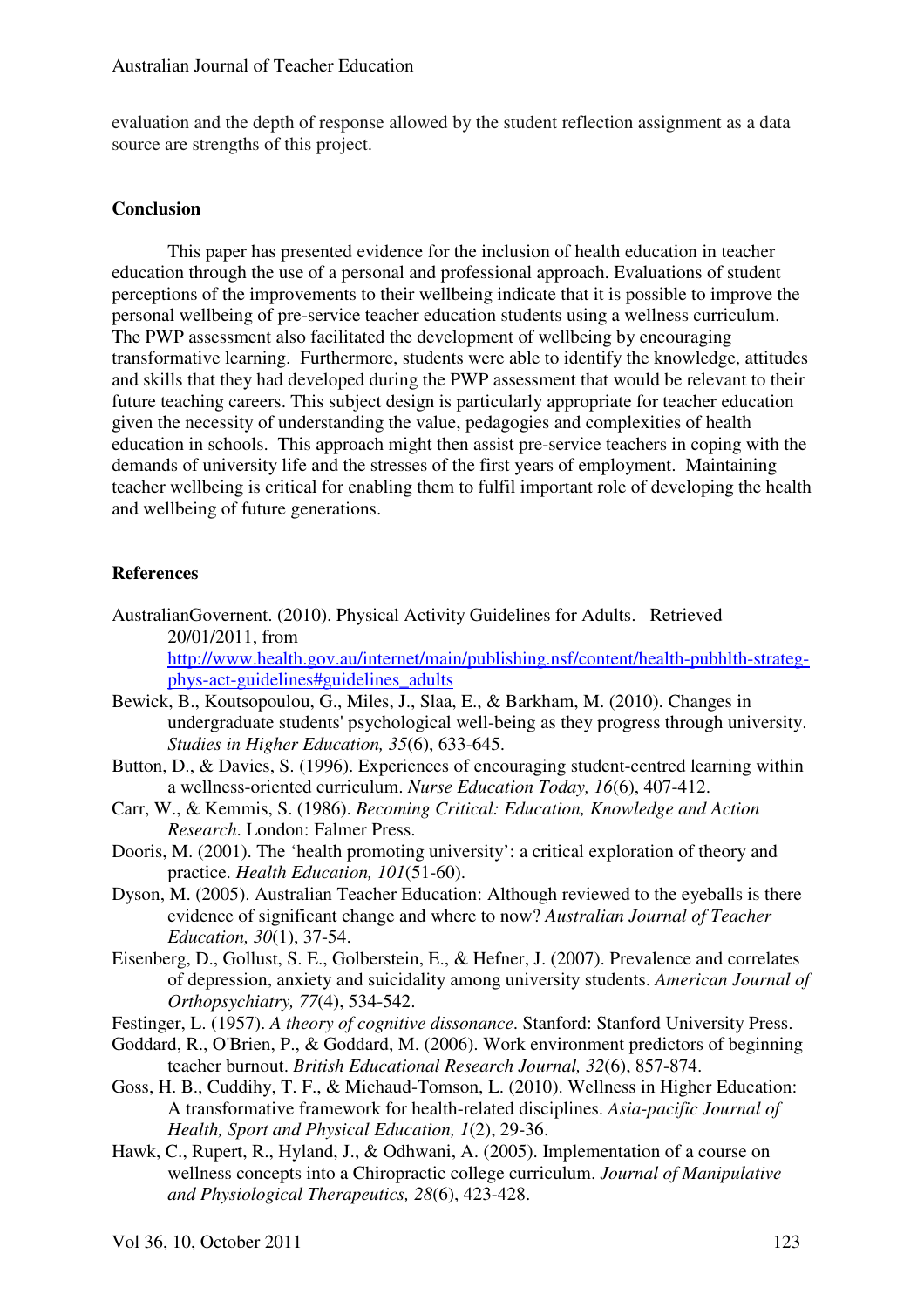- Jourdan, D., Samdal, O., Diagne, F., & Carvalho, G. S. (2008). The future of health promotion in schools goes through the strengthening of teacher training at a global level. *Promotion and Education, 15*(3), 36-38.
- Kantanis, T. (2000). The role of social transition in students' adjustment to the first-year of university. *Journal of Institutional Research, 9*(1), 100-110.
- Karam, E., Kypri, K., & Salamoun, M. (2007). Alcohol use among college students: An international perspective. *Current Opinion in Psychiatry, 20*(3), 213-221.
- Keeling, R. P. (2002). Why college health matters. *Journal of American College Health, 50*(6), 261-265.
- Kift, S. (2004). *Organising first year engagement around learning: Formal and informal curriculum intervention*. Paper presented at the 8th Pacific Rim Conference 2004 First Year in Higher Education Dealing with Diversity. Retrieved from http://www.fyhe.qut.edu.au/Papers/Sally%20Kift\_paper.doc
- Kift, S., & Nelson, K. (2005). *Beyond curriculum reform: Embedding the transition experience*. Paper presented at the HERDSA Conference. Retrieved from http://www.itl.usyd.edu.au/herdsa2005/pdf/refereed/paper\_294.pdf
- King, S., Garrett, R., Wrench, A., & Lewis, N. (2011). *The loneliness of relocating: Does the transition to university pose a significant health risk for rural and isolated students?* Paper presented at the First Year in Higher Education. Retrieved from http://www.fyhe.com.au/past\_papers/papers11/FYHE-2011/content/pdf/16B.pdf
- Kovess-Masfety, V., Rios-seidel, C., & Sevilla-Dedieu, C. (2007). Teachers' mental health and teaching levels. *Teaching and Teacher Education, 23*, 1177-1192.
- Kuh, G. D., Cruce, T. M., Shoup, R., Kinzie, J., & Gonyea, R. M. (2008). Unmasking the effects of student engagement on first-year college grades and persistence. *The Journal of Higher Education, 79*(5), 540-563.
- Kyriacou, C. (2001). Teacher Stress: Directions for future research. *Educational Review, 53*(1), 27-35.
- Leahy, C. M., Peterson, R. P., Wilson, I. G., Newbury, J. W., Tonkin, A. L., & Turnbull, D. (2010). Distress levels and self-reported treatment rates for medicine, law psychology and mechanical engineering tertiary students: Cross sectional study. *Australian and New Zealand Journal of Psychiatry, 44*, 608-615.
- Lee, J., & Graham, A. (2001). Students' perception of medical school stress and their evaluation of a wellness elective. *Medical Education, 35*, 652-659.
- MacDonald, D., Hunter, L., Carlson, T., & Penney, D. (2002). Teacher knowledge and the distinction between school curricula and teacher education. *Asia-Pacific Journal of Teacher Education, 30*(3), 259-275.
- Masters, J. (2008). *Connecting with education: The first year experience progress report*. Bendigo: La Trobe University.
- Masters, J., & Donnison, S. (2010). First-year Transition in Teacher Education: The Pod Experience. *Australian Journal of Teacher Education, 35*(2), 87-98.
- Meyers, J., & Mobley, K. (2004). Wellness of undergraduates: comparisons of traditional and non-traditional students. *Journal of College Counseling, 7*, 40-51.
- Mezirow, J. (1997). Transformative Learning: Theory to practice. *New Directions for Adult and Continuing Education, 74*, 5-12.
- Neumark-Sztainer, D., Levine, M., Paxton, S., Smolak, L., Piran, N., & Wertheim, E. (2006). Prevention of body dissatisfaction and disordered eating: What's next? *Eating Disorders, 14*, 265-285.
- Prochaska, J. J., Spring, B., & Nigg, C. R. (2008). Multiple health behaviour change research: An introduction and overview. *Preventive Medicine, 46*(3), 181-188.
- Resnicow, K., Davis, M., Smith, M., Baranowski, T., Lin, L., Baranowski, J., et al. (1998). Resuts of the TeachWell worksite wellness program. *American Journal of Public Health, 88*, 250-257.